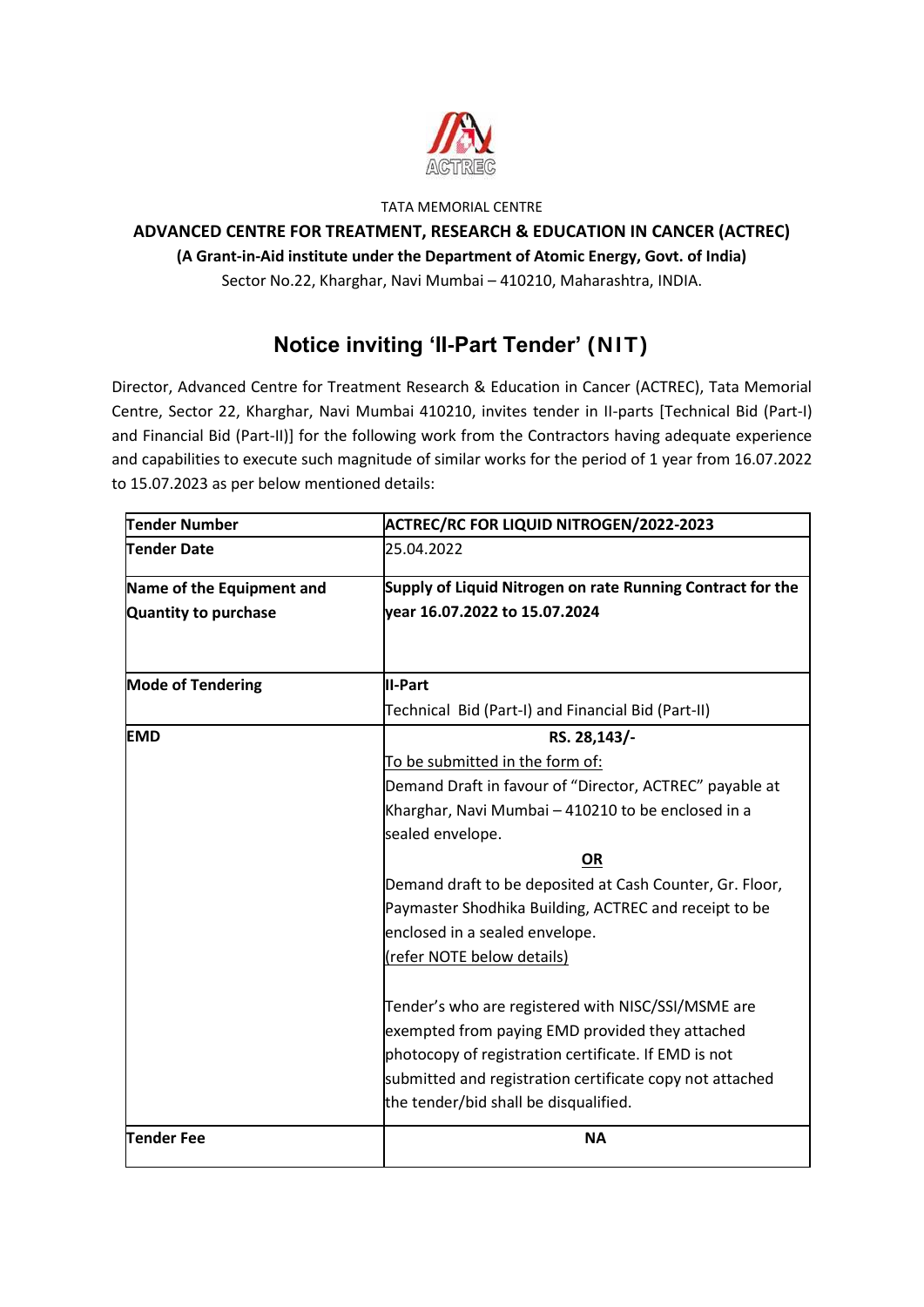| Due date and time of submission   | 19/05/2022 - up to 5.30 pm                               |  |
|-----------------------------------|----------------------------------------------------------|--|
| of the tender:                    |                                                          |  |
| Date and time of opening of       | $\pi$ 20/05/2020 – 02.30 pm onwards                      |  |
| <b>Technical Bids.</b>            |                                                          |  |
| Date of opening of Financial Bids | Will be notified at a later date only to the technically |  |
| for technically qualified bidders | qualified bidders                                        |  |

## **Following documents are attached herewith as a part of NIT:**

| <b>Annexure</b> | <b>Description of the document</b>                                                                                                                                                                                                                                                                                                                                            |  |  |
|-----------------|-------------------------------------------------------------------------------------------------------------------------------------------------------------------------------------------------------------------------------------------------------------------------------------------------------------------------------------------------------------------------------|--|--|
| A               | Eligibility criteria for the tenderer/Bidder                                                                                                                                                                                                                                                                                                                                  |  |  |
| B               | Eligibility of the tender documents                                                                                                                                                                                                                                                                                                                                           |  |  |
| C               | General Terms and conditions of the tender                                                                                                                                                                                                                                                                                                                                    |  |  |
| D               | Special conditions of the tender                                                                                                                                                                                                                                                                                                                                              |  |  |
| E               | Instructions to the Tenderer/Bidder for submitting tender documents                                                                                                                                                                                                                                                                                                           |  |  |
| F               | Technical specifications/Scope of supply and compliance form (Part-I)                                                                                                                                                                                                                                                                                                         |  |  |
| G               | Instructions about filling the Financial Offer form (PART II)                                                                                                                                                                                                                                                                                                                 |  |  |
| н               | Commercial Offer form - Price Bid forms                                                                                                                                                                                                                                                                                                                                       |  |  |
| J               | Format of Vendor capability proforma to be duly filled, signed,<br>stamped and to be submitted with the technical bid (Part-I)                                                                                                                                                                                                                                                |  |  |
| К               | Format of Letter of authorization from the Manufacturer/supplier to<br>be duly filled, signed, stamped and to be submitted with the technical<br>bid (Part-I)                                                                                                                                                                                                                 |  |  |
| L               | Format for Undertaking for installation, commissioning and providing<br>training to the nominated staff and replacement of spare parts /<br>consumables and supply thereof during the warranty as well as<br>maintenance contract period, to be duly filled, signed, stamped and<br>to be uploaded with the technical bid Part-I                                              |  |  |
| M               | Format of NEFT/RTGS details to be duly filled, signed, stamped and to<br>be submitted with the technical bid (Part-I)                                                                                                                                                                                                                                                         |  |  |
| N               | Format of Notary affidavit on Non- Judicial Stamp Paper of Rs.100/- to<br>be duly filled, signed, stamped and to be submitted with the technical<br>bid (Part-I)<br>Format for Undertaking for installation, commissioning and providing<br>training to the nominated staff and replacement of spare parts /<br>consumables and supply thereof during the warranty as well as |  |  |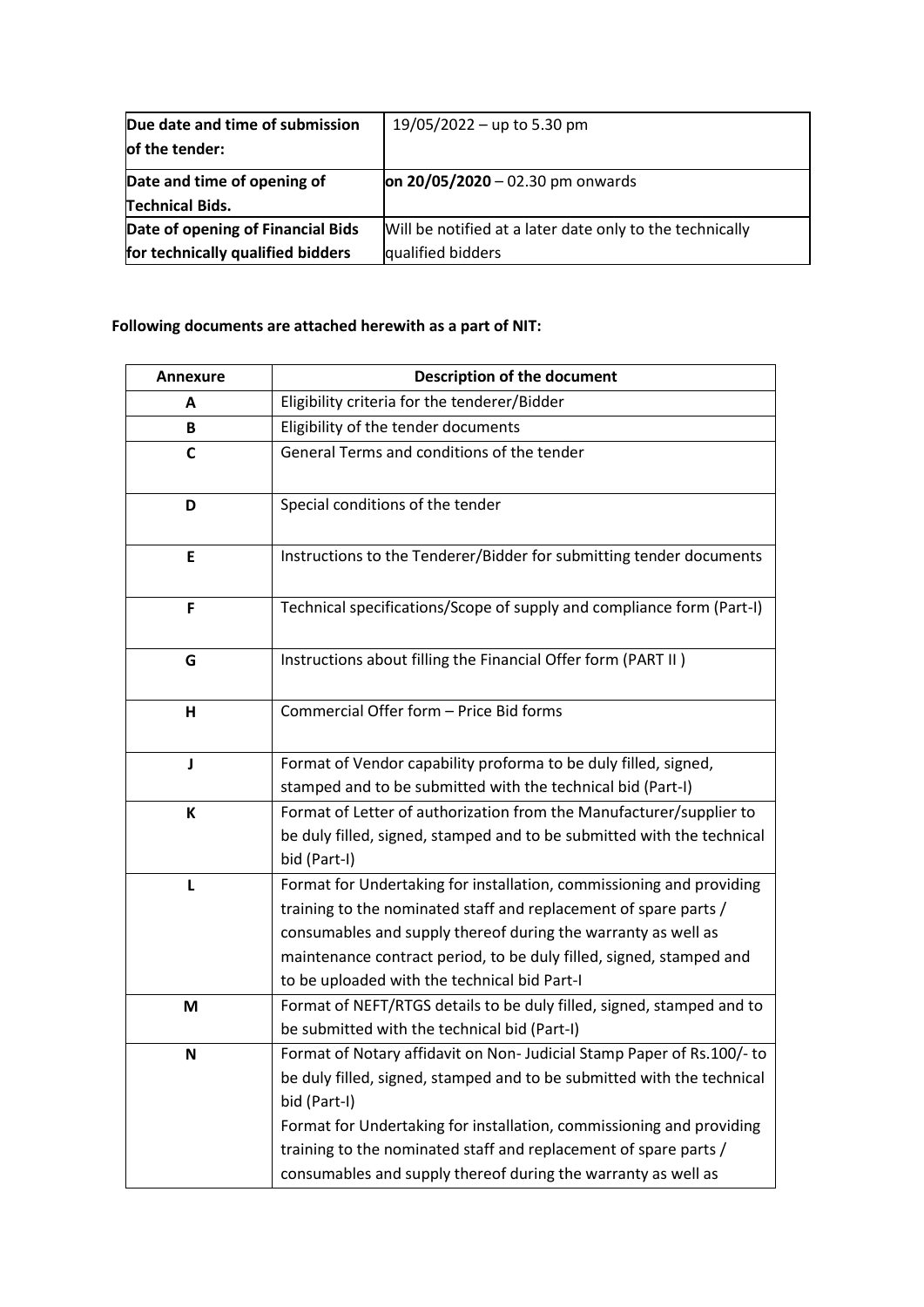|   | maintenance contract period, to be duly filled, signed, stamped and<br>to be submitted with the technical bid (Part-I)                                                                                        |
|---|---------------------------------------------------------------------------------------------------------------------------------------------------------------------------------------------------------------|
| P | Format of Disclosure of existing customers to whom the supply of<br>equipment / service was made available in India to be duly filled,<br>signed, stamped and to be submitted with the technical bid (Part-I) |

Tenderers/Bidders are requested to read carefully all above mentioned documents (Annex. A to P) prior to submission of the tender. Information is asked to be filled in various formats should be properly filled and submitted along with the technical offer, Part-I of the tender/bid.

## **The bidder may contact the following officials for any clarification required:**

- A. Mr. H. Kelkar OIC, Engineering Service, ACTREC Tel No: 022-27405000 Ext: 5067 for technical clarification with respect to Tendered technical specifications
- A. DCA at Tel No. : 022-27405000 Ext. 5021 for clarification on commercial / financial terms
- B. Purchase Dept. At Tel No. : 022-27405000 / 68735000 Extn.5041, 5002 for tender procedure related clarifications and other tender related queries.

PURCHASE OFFICER

#### **For ACTREC**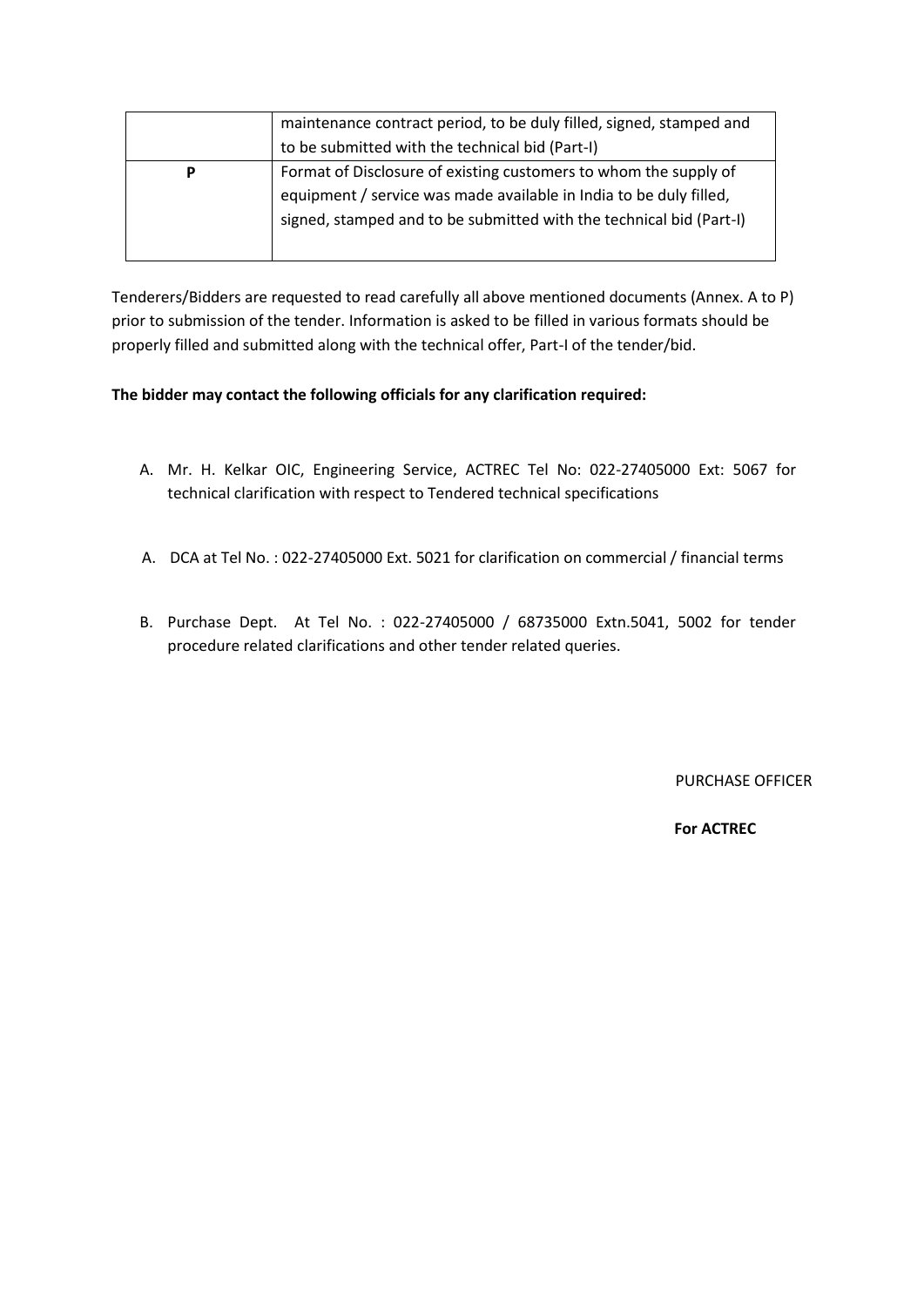#### **Annexure A**

## **Eligibility criteria for the tenderer/Bidder**

Tenderers/Bidders confirming the following criteria will be eligible to participate in the II-part tender

- 1. The tenderer/Bidder should be having a legal entity either of individual/partners or a body corporate which may sue or may be sued.
- 2. The tenderer/Bidder should be competent enough to deal with the business of the tendered item technically and financially and should have adequate man-power having prescribed qualification (Skilled & Technical) required for managing the business.
- 3. The tenderer/Bidder should have necessary license under the prevailing laws of the land and competent to undertake import and export process of goods and services.
- 4. The tenderer/Bidder should have tax payment capability by producing 3 years Assessment Clearance Certificate as and when asked for in addition to PAN and TAN Number.
- 5. The tenderer/Bidder should not have been blacklisted /debarred from participating in the tender, either in government departments or in public sector undertaking

**Note that Bids of tenderers / bidders not confirming to any of the above mentioned criteria are liable to be rejected.**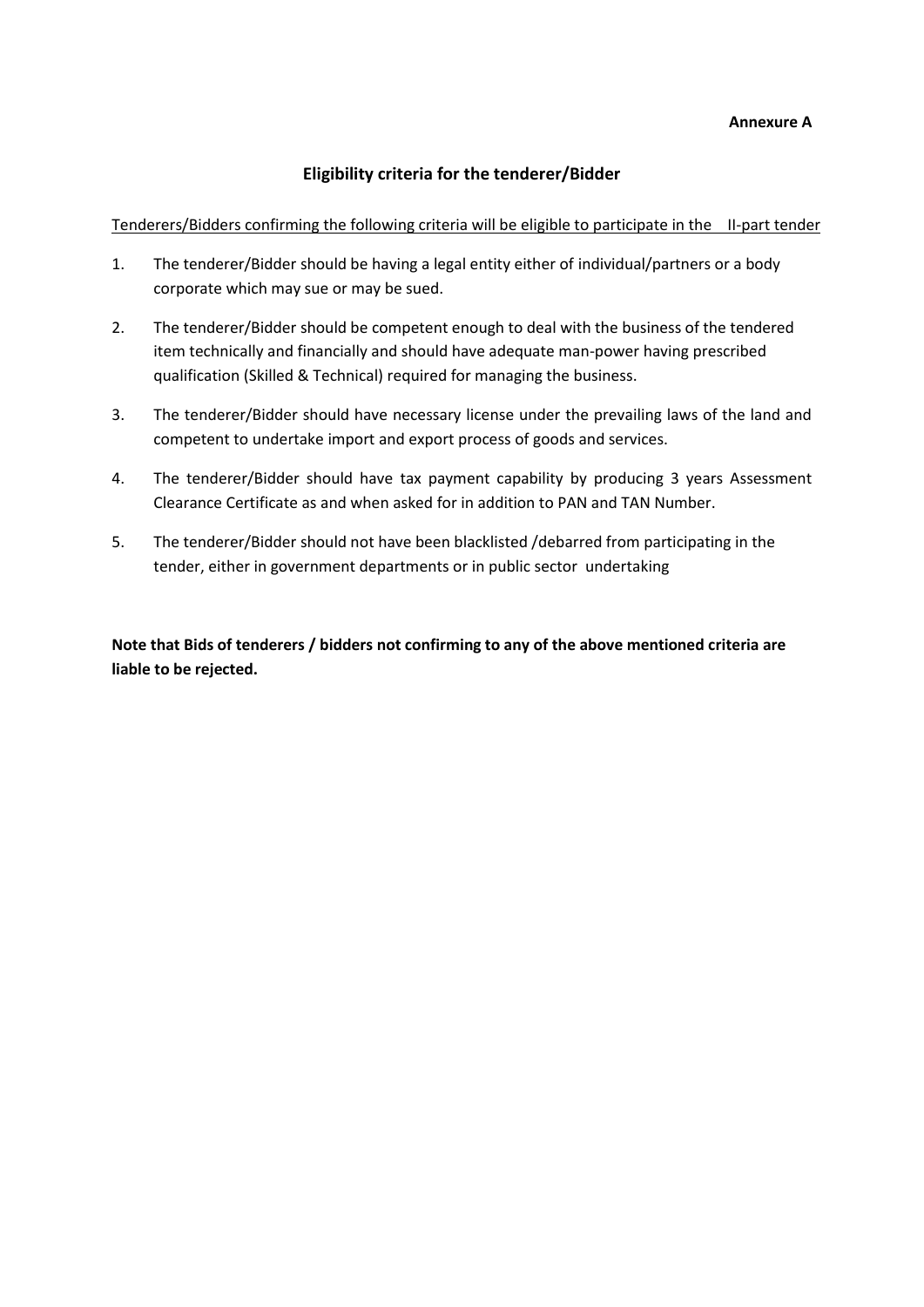#### **Annexure B**

#### **Eligibility of the tender documents**

Following are the important criteria, if not fulfilled, then the tender may be declared as 'Unresponsive/not eligible' during initial scrutiny:

- 1. Tenders submitted after due date and time.
- 2. Tenders submitted at some other place/department at ACTREC instead of Purchase Department, ACTREC either after the due date and time, or reached some other place before due date and time but subsequently reached Purchase department, ACTREC after due date and time.
- 3. The tender is unsigned
- 4. The tender validity is shorter than the required period as asked in the tender.
- 5. Required EMD has not been submitted. ( except for those bidders, who are exempted from tender fee and EMD as per prevailing rules)
- 6. The tenderer has quoted for goods manufactured by a different firm without the required Authority letter from the proposed manufacturer.
- 7. The tenderer has not agreed to give the required security deposit/performance bond, if asked.
- 8. Against the technical specifications/scope of supply as mentioned in NIT, the tenderer has not quoted for the entire requirement as specified in the schedule.
- 9. The tenderer has not agreed to special conditions of the tender.
- 10. Tenders with conditional offers.
- 11. The tenderer who has furnished incomplete, incorrect or misleading information.
- 12. At the time of opening of Part-I, if a tenderer has included/mentioned price or any other charges in Part-I or has failed to submit Part-II separately in a sealed envelope.
- 13. The tenderer has quoted for goods manufactured by a different firm without the required Authority letter from the proposed manufacturer.

#### **IMPORTANT NOTE:**

**ACTREC will not be responsible in any manner for late receipt of the tenders for whatsoever reason.**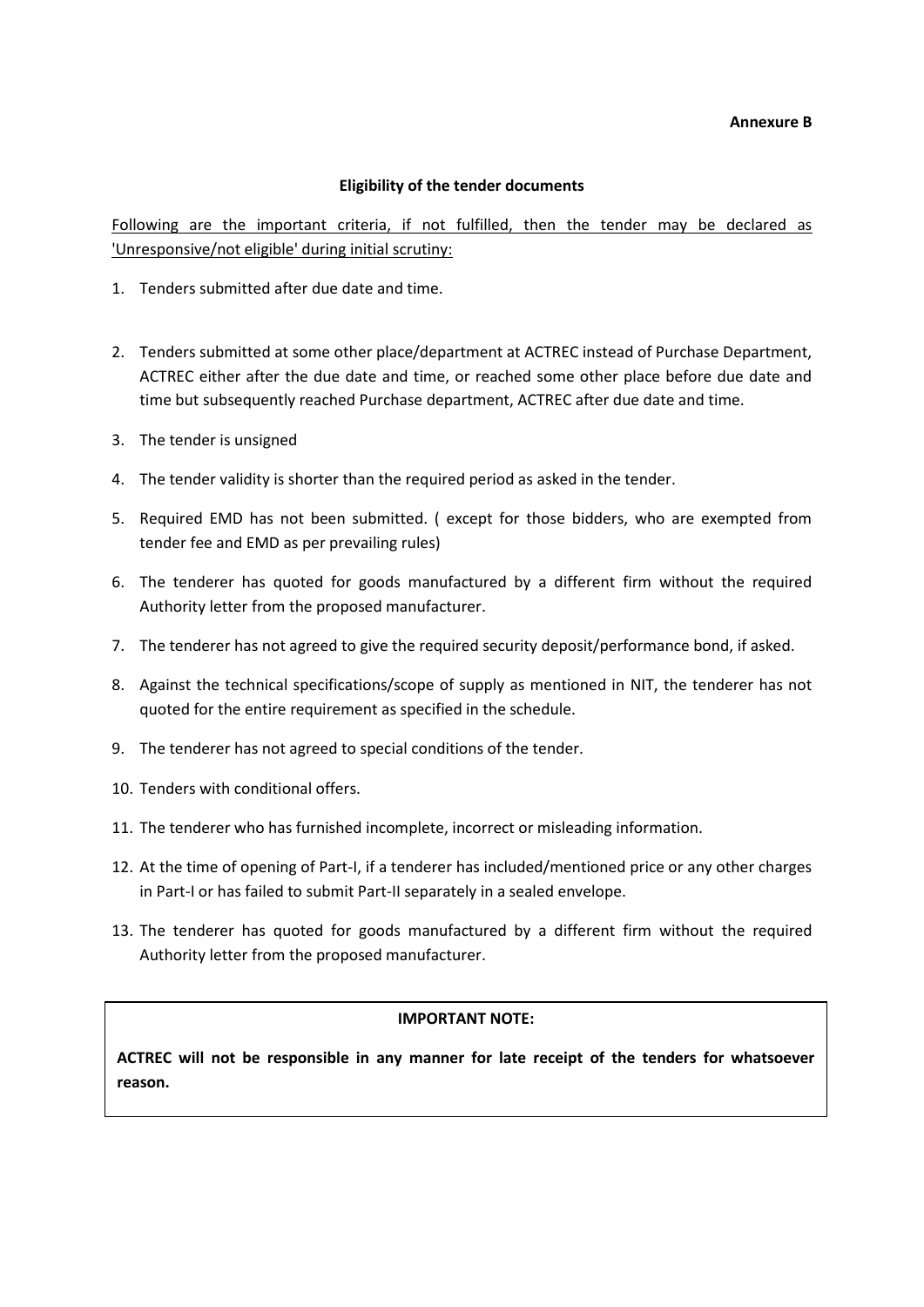## **General Terms and conditions of the tender**

- 1. The tenderer/bidder should furnish complete contact details such as recent phone nos., mobile nos., email id, mailing address, office address which will be in operation for a period of two years. TMC-ACTREC will send all communication preferably by e-mail. Non receipt of communication will not be our responsibility. So renderer must ensure correct and operational email ID and fax Nos. If any changes in contact details then ensure to submit to TMC-ACTREC.
- 2. The successor / heirs in office will be responsible for the liabilities created by the tenderer / bidder in respect to the item / services offered by tenderer/bidder
- 3. The tenderer/bidder or his authorized representative will be entitled to participate in the tender opening process to take note of the proceedings of disclosure.
- 4. The tenderer/bidder will be under obligation to submit the technical specifications & Compliance of the specified item as asked in the tender documents
- 5. A complete product catalogue, literature/publication/user information paper should be submitted along the design, drawing etc. including the weight, volume and size of the equipment.
- 6. Compliance of national standard of the country of origin of the manufacture should be certified by the tenderer/bidder.
- 7. The risk of loss in transit of the goods / services shall be the responsibility of the tenderer/bidder.
- 8. The tenderer/bidder will be responsible for safe transit of the goods under proper goods insurance coverage and under standard conditions.
- 9. The tenderer/bidder will be responsible for all the consequences legal or administrative with regard to the persons involved in refilling and delivery of the cylinders in case of any damage occurred to them while execution of the work.
- 10. The successful tenderer/bidder will have to enter into an Agreement for the contract of supply, installation, commissioning and maintenance of the equipment including the supply and availability of the spare parts.
- 11. Successful tenderer/bidder will be issued with a Letter of Intent (which will be followed by a Purchase Order) if required and such bidder will be under the obligation to submit the Performance Guarantee
- 12. Complete and detailed information should be provided in respect of each point specified in the technical specifications. Technical bids that are not complying the tendered technical specifications in any respect are liable to be rejected.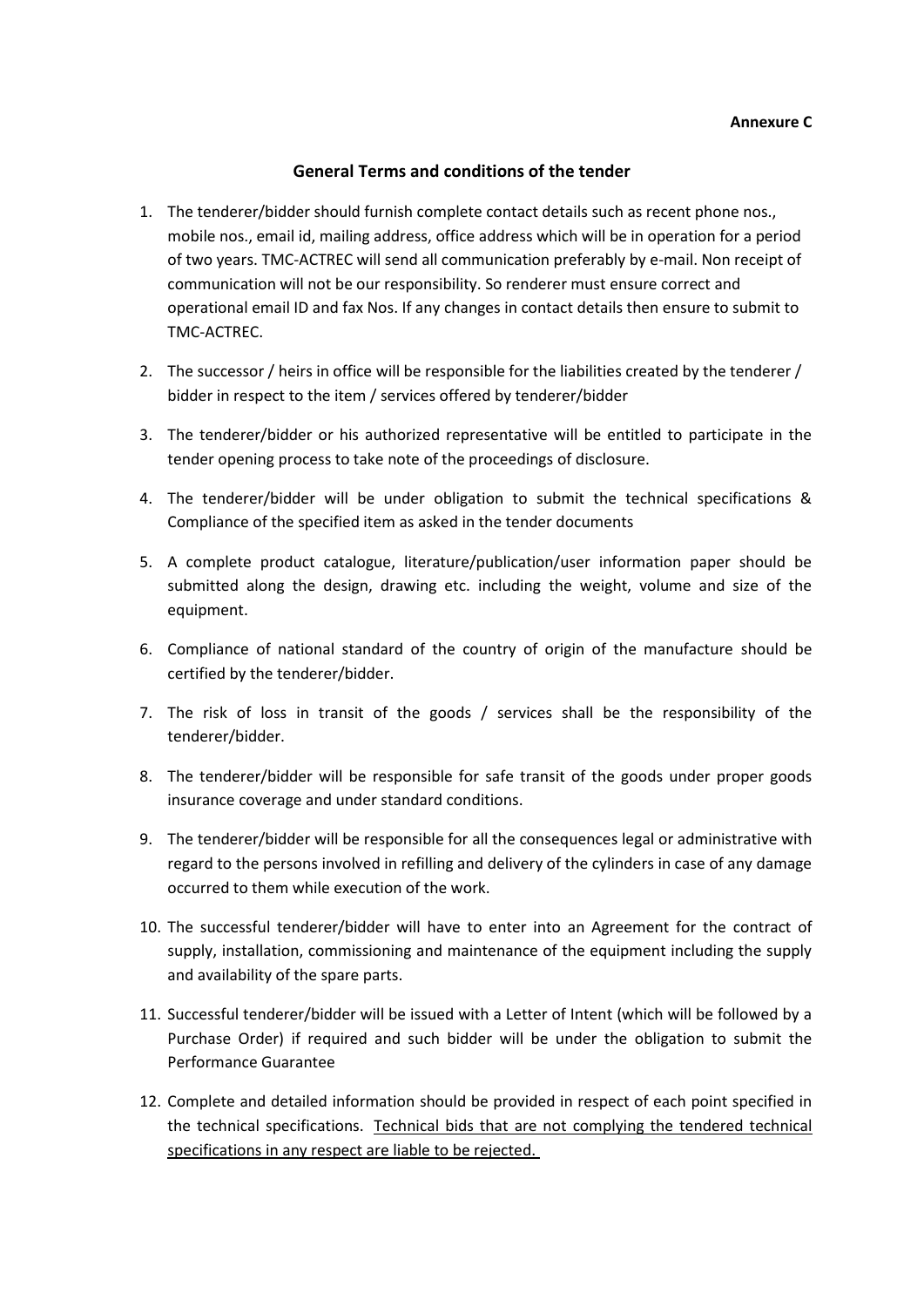- 13. If the tenderer/bidder is not capable of quoting particular item/ items, tenderer/bidder should clearly mention in the Technical bid (Part I) in the compliance report.
- 14. If any dispute arises out of the transaction in any manner that shall be resolved by the sole arbitration which shall be appointed by the Director, ACTREC and in case such person is not acceptable to the supplier, Director-TMC shall be the final and sole arbitrator who shall undertake the exercise of arbitration to resolve the dispute and such award as may be given by Director-TMC shall be final and binding on both the parties.
- 15. **Forfeiture of the E.M.D**.: If for any reason whatsoever any renderer/bidder withdraws his bid at any time prior to expiry of the validity period or after issue of the Letter of Intent/ Work Order, Purchase Order, refuses to execute the Work Order / Purchase order or furnish the Security Deposit and Performance Guarantee for faithful performance of the contract within the stipulated time, the amount of E.M.D. is liable to be forfeited by ACTREC.
- 16. Those tenderer/bidder that have paid Security Deposit / Performance Bank Guarantee must be taken back by the vendor within 3 months of expiry period. If not collected within 3 months the expired Bank Guarantee shall be destroyed.

## 17. **Refund of E.M.D.**

The Original E.M.D. receipt along with written request letter needs to be submitted in the Purchase Department for Refund of E.M.D.

a) EMD of the successful tenderer/bidder shall be refunded after the security deposit as called for the contract is furnished.

b) EMD furnished by all unsuccessful tenderer/bidder will be returned as early as possible after the expiry date of validity of their offer but not later than 30 days of award of the contract.

- 18. The tenderer/bidder having their warehouses/service centre and facilitation centre in the city of Navi Mumbai / Mumbai will be desirable and advantageous for attending the calls to reduce the Down-time
- 19. The Director, ACTREC reserves the right of cancellation, adding, reducing or deferring the purchase without assigning any reason thereof and claim in this behalf in any way shall not be tenable for compensation in one way or the other. In such case the bidder will be refunded with the earnest money deposit without any payment of interest. The Director, ACTREC, on enquiry, will disclose the reasons for rejecting a tender or none issuing a tender document.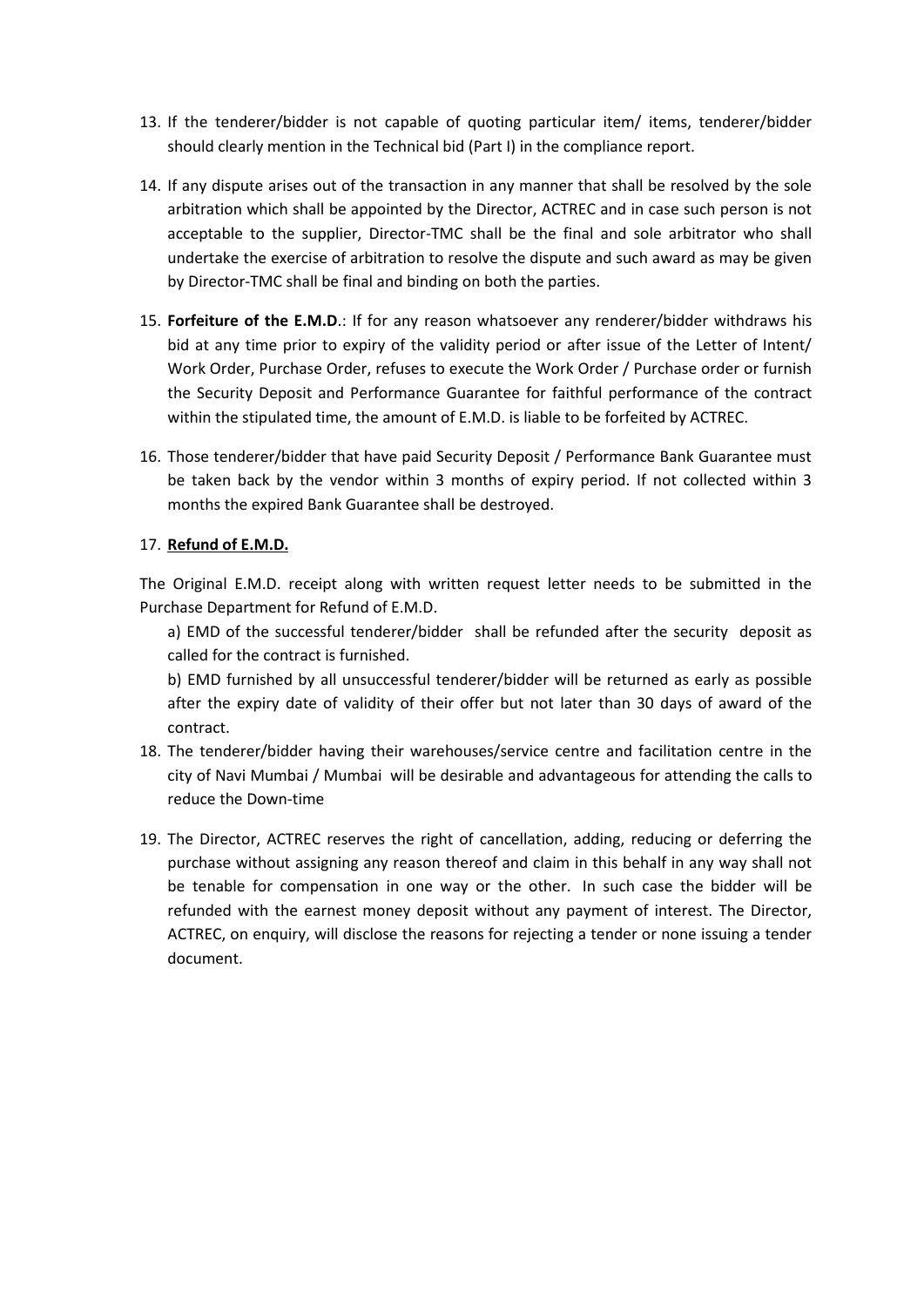#### **Special conditions of the tender**

- 1) Technical Compliance column should be filled with relevant date, figures, rang etc. as applicable. Do not just mention "YES / CNO / Complied. Bidders providing misleading or wrong information in the technical bid are liable to be rejected.
- 2) Past experience of the bidders in terms of quality of supplied items, timely delivery and execution of contract, responding to problems and quarries, and overall support will be taken onto consideration. *Bidders who has unsatisfactory past experience in last 1-2 years, bids of such bidders may liable to be rejected.*
- 3) The lowest financial offer amongst the technically qualified offers will only be considered for further process.
- 4) To arrive at L1 vendor / lowest offerer Total cost of goods inclusive of all items as per mentioned in the scope of supply, inclusive of all applicable duties / taxes / transportation charges, other statutory levies will be considered.
- 5) Security Deposit @ 3% of contract value for Contractual period. If admissible will be paid at applicable rate.
- 6) The rate quoted must be valid up to 15/07/2023. However, in case of downward revision in prices, government levies or taxes, the reduced price will be applicable.
- 7) The successful tenders will have to enter into a contract for supply of items.
- 8) Vendors must fulfill the vendor capability Performa giving all the request details, submit all required document mentioned and return back duly signed.
- 9) The Director, ACTREC, reserve the right to reject any or all of the renders without assigning any reason.
- 10) **All vendors must disclose the names of their partners, if any. Firms with common Proprietor/partner or connected with one another either financially or as principal and agent or as master and servant or with proprietor/partners closely related to each other such as husband/wife, father/mother, son/daughter and minor son/daughter and brother/sister and minor brother/sister, shall not tender separately under different names for the same contract, if so found, all such bid(s) shall stand rejected and tender deposit of each firm/establishment shall be forfeited.**
- 11) Vendors shall quote firm offers. Conditional offers shall not be considered.
- 12) The tender must be valid for acceptance for a period of 6 months from the due date.
- 13) The vendor shall state the name and address of the authorized agents/ stockiest/ distributors through whom the product shall be made available.
- 14) Vendor who are not he manufacturers must mentioned the name and address of the manufacturer of the products offered by them. An authority letter form the manufacturer authorizing them to quote for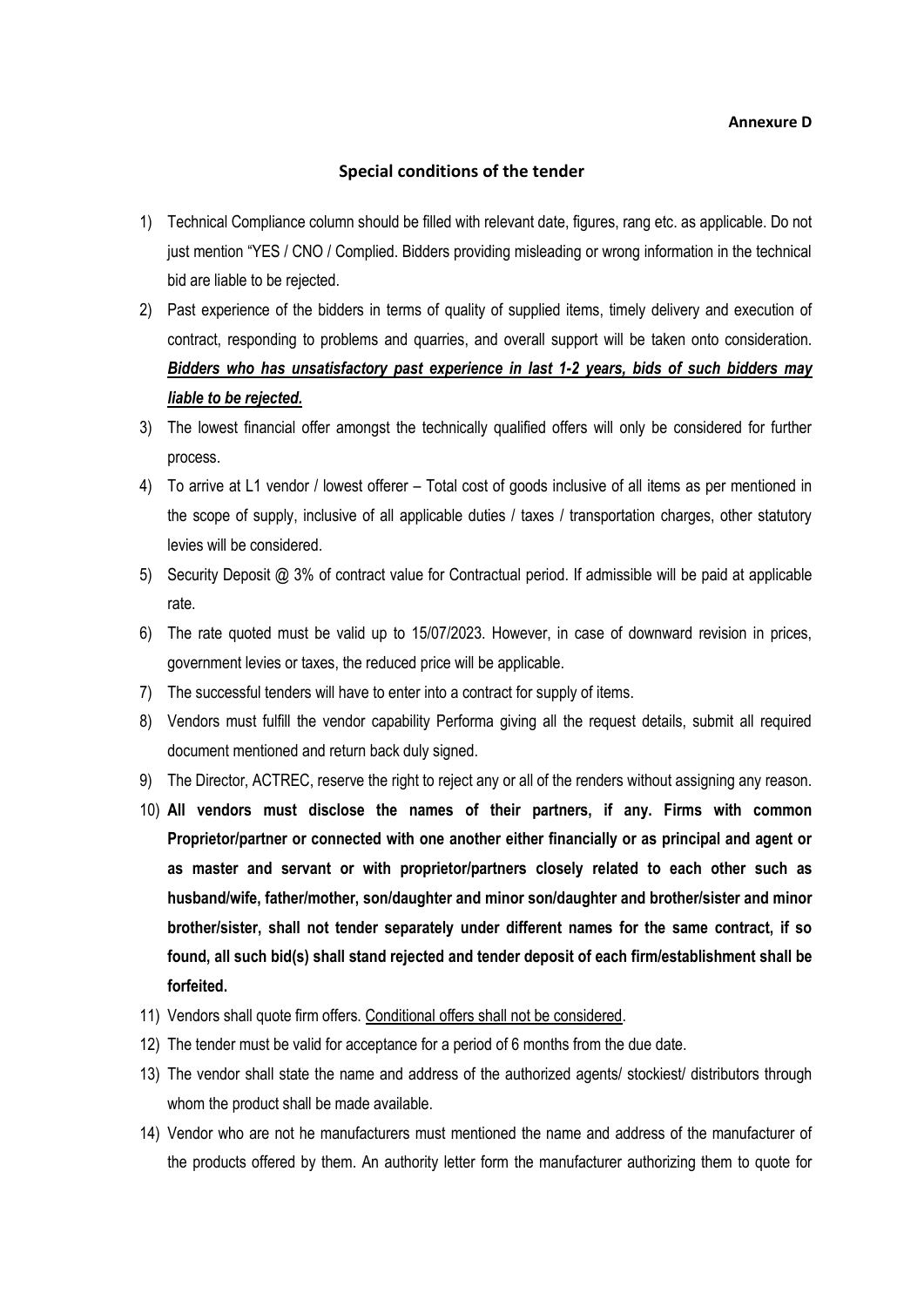their product is essential. The tender must state the brand name, make etc. of the product offered against every item quoted if applicable. The product offered should be of the same packing and strength as specified in the schedule.

- 15) The quantity mentioned against each item is an estimate biennial quantity and can vary. The item shall be procured whenever required during the contractual period in quantities required from time to time.
- 16) Tender must be submitted in the prescribed format duly signed on each page.
- 17) The Tenderer (manufacturer) should furnish along with tender Annexure J,K,M,N and P as per prescribed format. Any changes in the test matter are not accepted & ACTREC reserves the right to reject such offers.
- 18) The contract entrusted to the successful vendors will be subject to "Force Majeure" clause as per section 56 of the India Contract Act.
- 19) It shall be incumbent on the successful vendor to pay stamp duty on the contract.
- 20) Bills must be submitted directly to the Accounts department within 15 days if the date on which supplies are made to the Centre. Payment against the bill will be mate within 45 days if all the goods have been delivered in full quantity against the Purchase Order and the quality and quantity has been found to be acceptable. The Centre shall not be responsible for any delays in payment, it the bills are not submitted within 215 days of the date supply.
- 21) TMC ACTREC reserves the right to purchase all OR any of the quantities tendered.
- 22) Rules & regulations of TMC will be part of contract.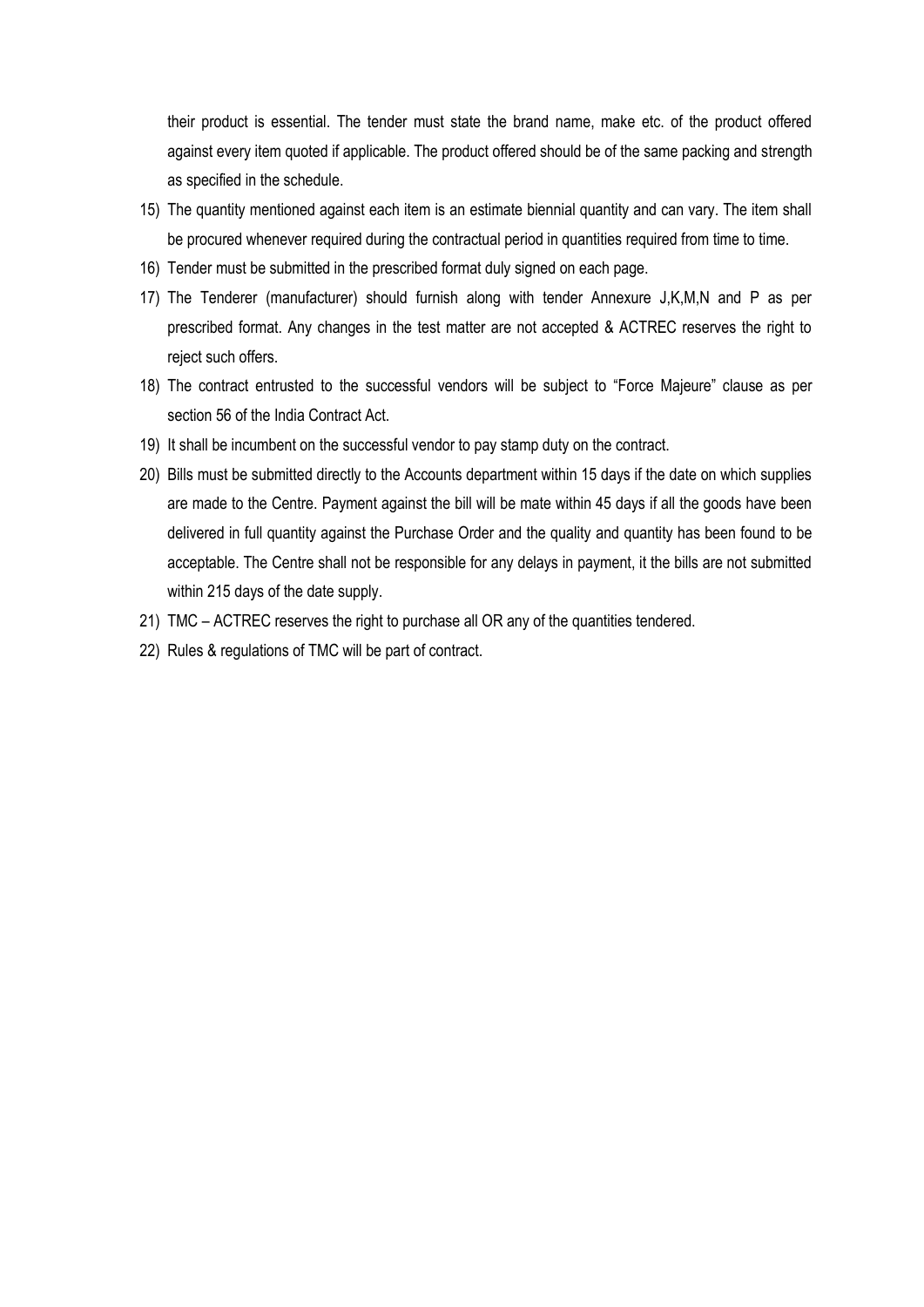## **Instructions to the Tenderer/Bidder for submitting the tender documents**

- 1. Tenders are to be submitted in sealed envelopes super scribed with tender number, due date and time and clearly mentioning the name and address of the tenderer.
- 2. The EMD & Tender fee Receipt number and date should be mentioned on the envelope.
- 3. Technical Bid (Part-I) and Financial Bid (Part-II) should be kept in two separate sealed covers and both these covers again to be put in a single sealed cover and are required to be submitted within the specified due date and time.
- 4. Tenders should be deposited at the Purchase Department , 3 rd floor, Paymaster Shodhika building, ACTREC, Sector 22, Kharghar, Navi Mumbai – 410210 on or before due date and time as specified in the notice inviting tender.
- 5. Technical Bids ( Part I) will be opened as per tender opening date and time specified in the notice inviting tender, in the presence of the attending bidders.
- 6. Date of opening of the Financial bid (Part-II) will be intimated only to those bidders who are technically qualified after evaluation of the Technical Bid (Part-I).
- 7. An Earnest Money deposit & tender fee as mentioned in the notice inviting tender are to be paid at Cash counter. Ground floor, Paymaster Shodhika Building, ACTREC, Kharghar, Navi Mumbai 410 210 by Demand Draft in favour of "Director, ACTREC" payable at Kharghar, Navi Mumbai - 410210
- 8. The photo copy of EMD receipt should be enclosed in Technical Bid (Part I) of the tender documents. The photocopy of the original money receipt must be kept with the vendor and to be shown at the time of tender submission.
- 9. Tenders received without paying the tender fee and EMD charges shall not be considered.
- 10. Each and every page of the technical offer as well as the financial offer to be signed by the bidder. No overwriting is permissible and such document having correction is liable to be rejected. However, cutting will be permissible on attestation by the authorized person.

#### **IMPORTANT NOTE:**

**ACTREC shall not be responsible in any manner for late receipt of the tenders and / or EMD fee / tender fee for whatsoever reason.**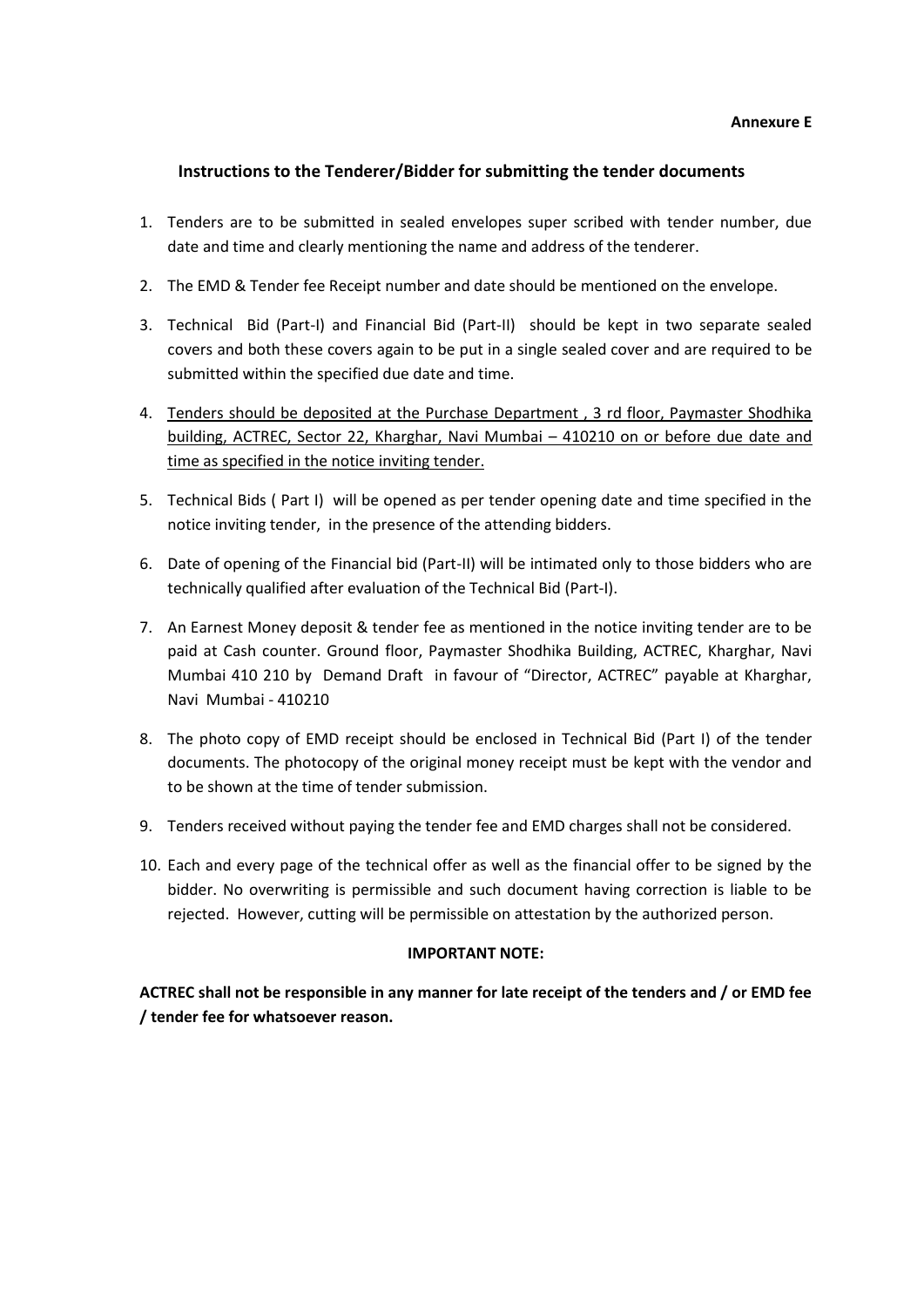## **TECHNICAL SPECIFICATION**

Scope of contract and Technical Compliance chart

**Note:** This is a compliance chart. Rates ant NOT TO BE QUOTED in this chart. This chart is to be submitted with Part-I of the tender documents.

| Sr.No.         | Description / Scope of supply                                                                          | Approx. Qty. | Compliance   |  |  |
|----------------|--------------------------------------------------------------------------------------------------------|--------------|--------------|--|--|
|                |                                                                                                        |              |              |  |  |
| $\mathbf{1}$   | Supply of Liquid Nitrogen on regular basis for Two                                                     |              | Complied /   |  |  |
|                | years at rate running contract (Ex. Factory rate) in lot                                               |              | Not Complied |  |  |
|                | of about 1500-2500 kg per week / fortnightly or as<br>and when required to our centre at Tata Memorial |              |              |  |  |
|                | Centre, ACTREC, Sector - 22, Kkharghar, Navi                                                           |              |              |  |  |
|                | Mumbai 410 210. And dispensing Liquid small,                                                           |              |              |  |  |
|                | medium and large capacity cylinders) The deliverable                                                   |              |              |  |  |
|                | quantity at ACTREC shall be measures and billed for                                                    |              |              |  |  |
|                | payment.                                                                                               |              |              |  |  |
|                | LN2 Purity: 99.5%                                                                                      |              |              |  |  |
|                | Boiling point: -196°C                                                                                  |              |              |  |  |
|                |                                                                                                        |              |              |  |  |
| $\overline{2}$ | Personnel/Manpower for filling the LN2 in the                                                          | As needed    | Complied /   |  |  |
|                | ACTREC departmental containers.                                                                        |              | Not Complied |  |  |
|                | Important terms and conditions:                                                                        |              |              |  |  |
|                | Liquid Nitrogen is the vital commodity required for various activities. Therefore,                     |              |              |  |  |
|                | contractor will have to fulfill the requested supply of LN2 without any delay. Any loss                |              |              |  |  |
|                | due to late supply or irregular supply shall be recover from the bills payable. Under no               |              |              |  |  |
|                | circumstances tenderer will stop/block the supply abruptly.                                            |              |              |  |  |
|                | Proper procedure of ACTREC like making security gate entries, submitting delivery                      |              |              |  |  |
|                | challans, etc should be followed.                                                                      |              |              |  |  |
|                | Utmost care shall be taken while filling the LN2 in the cylinders. Proper safety                       |              |              |  |  |
|                | precautions against accidental splashes, spillage, cold burns, etc. protective gears                   |              |              |  |  |
|                | should be made available to the personnel filling the LN2.                                             |              |              |  |  |
|                | If any company has not given satisfactory performance during the order period Director                 |              |              |  |  |
|                | ACTREC reserve the rights to terminate the contract and forfeit the Security deposit.                  |              |              |  |  |
|                | In the event of the order being placed toe the successful tender and if tenderer fails to              |              |              |  |  |
|                | fulfill to the terms and conditions envisaged, then ACTRC shall be at liberty to get the               |              |              |  |  |
|                | supplies from any other source and at such price as the ACTREC authority thinks fit and                |              |              |  |  |
|                | the successful tenderer shall be liable to pay difference thereof or the difference shall              |              |              |  |  |
|                | be deducted from the security deposit depending on such failures.                                      |              |              |  |  |
|                | LIQUIDITY DAMGE: Successful tendere will have to supply the LN2 within the stipulated                  |              |              |  |  |
|                | time period mentioned in the supply order. If the agency is not in a position to fulfill               |              |              |  |  |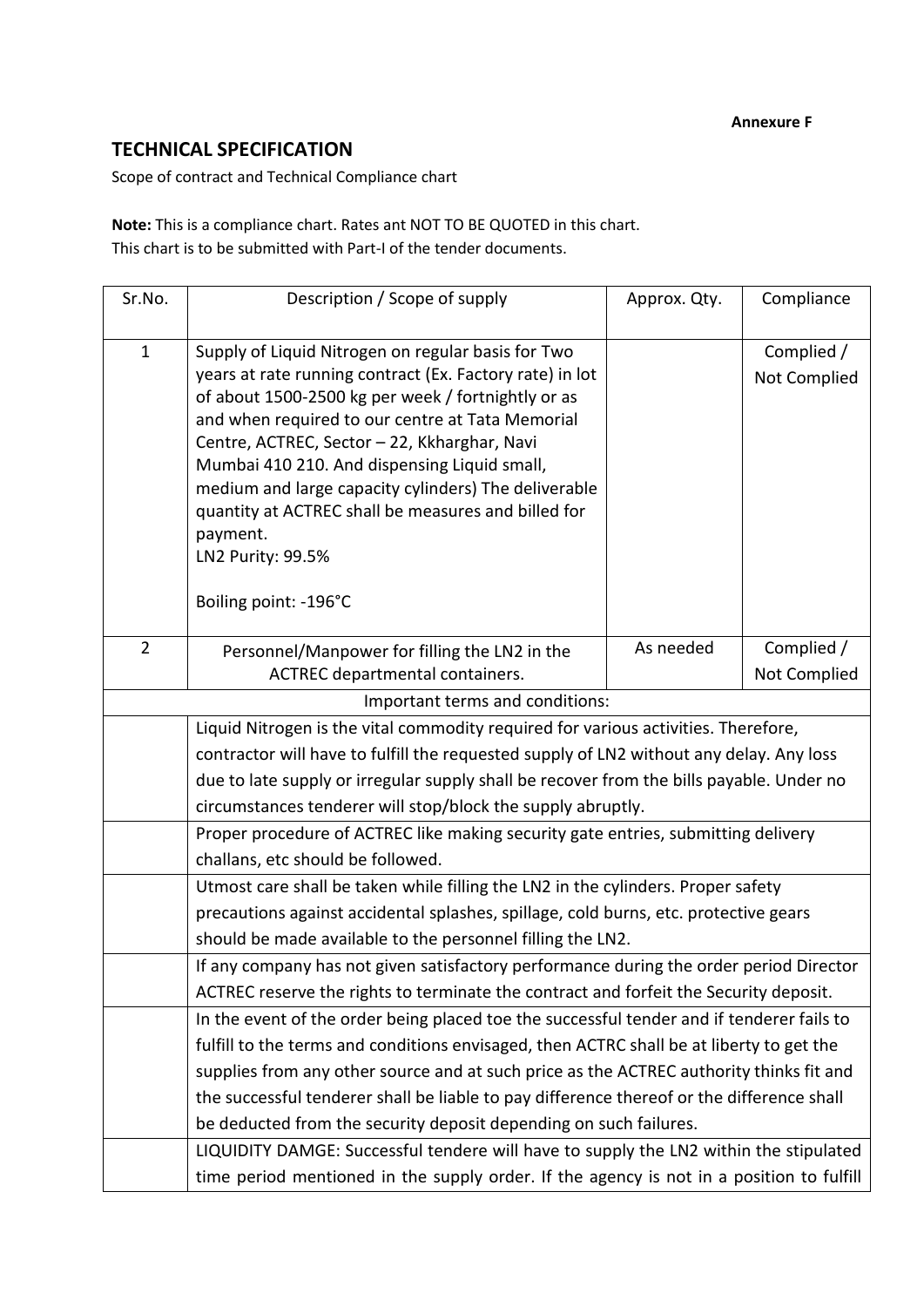| requirements due to strike in office, break down of fleets maintenance of LN2 plant or     |                                                                                         |  |  |
|--------------------------------------------------------------------------------------------|-----------------------------------------------------------------------------------------|--|--|
| any other reason, then the tenders must arrange delivery of LN2 plant from other           |                                                                                         |  |  |
| sources at agency's risk and cost. In failure to do so, the Security Deposit submitted by  |                                                                                         |  |  |
| the firm will be forfeited if the performance of the approved firm is found to be not      |                                                                                         |  |  |
| satisfactory for irregular supply against indents placed during the validity period of the |                                                                                         |  |  |
| tender, a sum equivalent to 2% percent of the price of the undelivered stores of the       |                                                                                         |  |  |
| stipulated rate for each week or part thereof during which the delivery of such stores     |                                                                                         |  |  |
| are delayed will be recovered from bills/performance security OR such store will be        |                                                                                         |  |  |
| purchase from any other sources and at such price as the ACTREC authority feels fit and    |                                                                                         |  |  |
|                                                                                            | to receive the differences of cost if any, from the tenderer. The additional amount of  |  |  |
|                                                                                            | expenditure incurred over and above approved rates will be liable for recovery from the |  |  |
|                                                                                            | successful tenderer. The defaulting tenderer will be debarred from participant of any   |  |  |
| tender of ACTREC.                                                                          |                                                                                         |  |  |
| We have quoted for all the items meeting the                                               | Agreed / Not Agreed                                                                     |  |  |
| description/scope of supply in Financial bid in the                                        |                                                                                         |  |  |
| prescribed format of the Tender documents                                                  |                                                                                         |  |  |
| (Partial/incomplete offers are liable for rejection)                                       |                                                                                         |  |  |
| We will supply LN2 for two years without                                                   | Agreed / Not Agreed                                                                     |  |  |
| interruption as per rate quoted in the financial bid.                                      |                                                                                         |  |  |
| We agree to the above terms & condition                                                    | Agreed / Not Agreed                                                                     |  |  |

I/we hereby declare that the information given information given be me is true to the best of my knowledge and I / we take the responsibility for same. I / we also understand that partial / incomplete offer will liable for rejection.

Date: Case of the Signature and seal of tenderer controller and seal of tenderer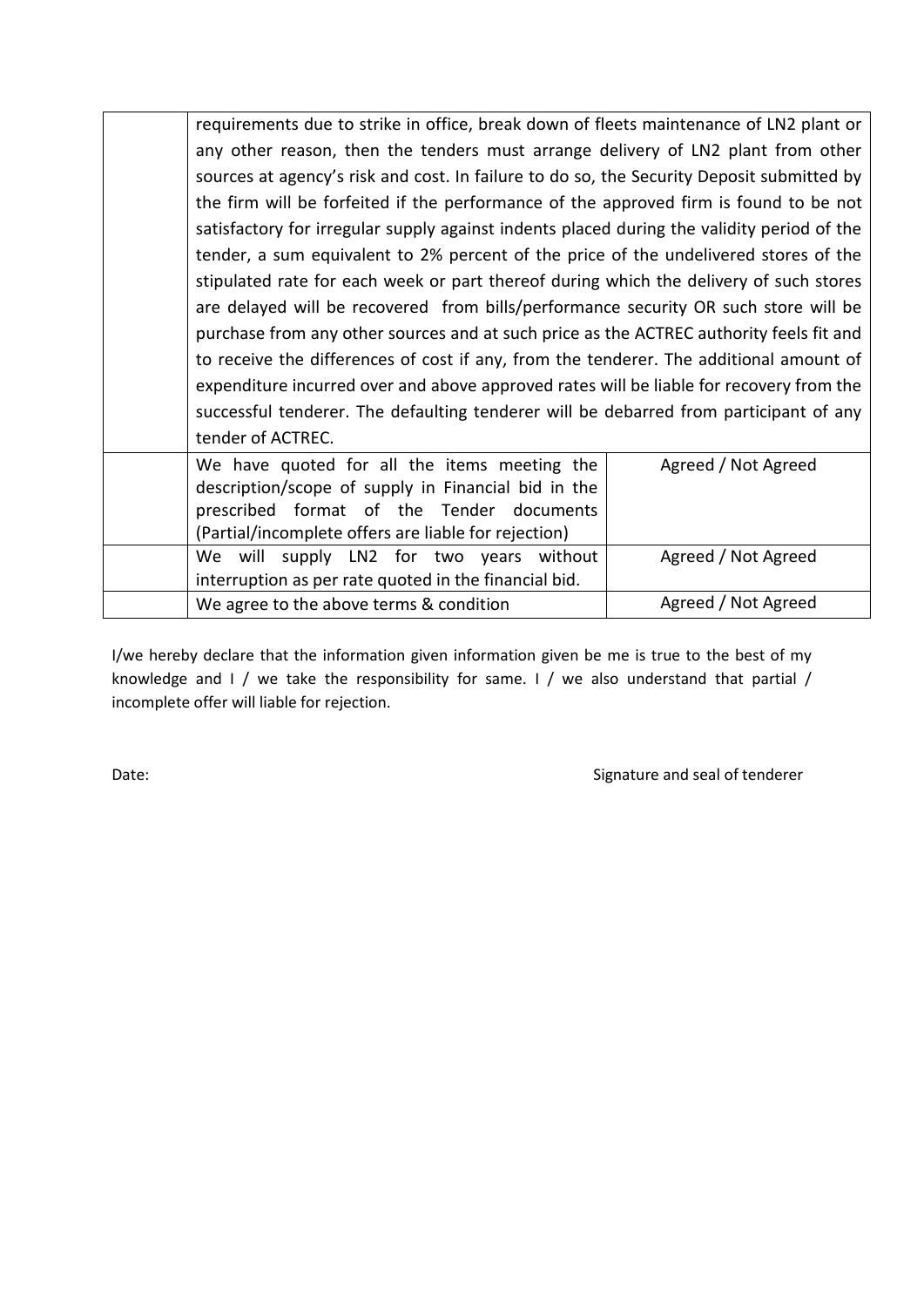## **Instruction about filling the financial offer (Part II)**

- 1. The details price of the scope of supply should be quoted in Financial offer Part II of the tender as per format provided in the financial chart.
- **2.** If a tenderer/bidder states /quotes wording such as 'N.A'. or '—' or 'N/A' or 'Not Applicable' or "Nil" charges etc, in the financial bid, then the bid shall be treated as unresponsive and will not be considered. (as per Rule 160 (xiv) of General Financial Rules 2005 vide DAE letter No. 1/5(3)/2012-Budget/ 2483 dated February 20, 2014).
- **3.** ACTREC is exempted under Central Goods and Service Tax (CGST) and Integrated Goods and Service Tax (IGST) as per Notification No. 45/2017-Central Tax (Rate) and 47/2017- Integrated Tax (Rate) dated 14.11.2017.
- **4. Validity:** The tendered offer must remain valid at least for a period of **six months** (180 days) from the date of the opening of the technical bid.

## **5. Payment Terms :**

- 1. Two separate orders will be issued for refilling of gases & transportation.
- 2. Payment within 45 days per lot of refilling & per trip of transportation / submission of bills / submission of bills and availability of GST credit Applicable GST-TDS @ 2% shall be deducted if applicable.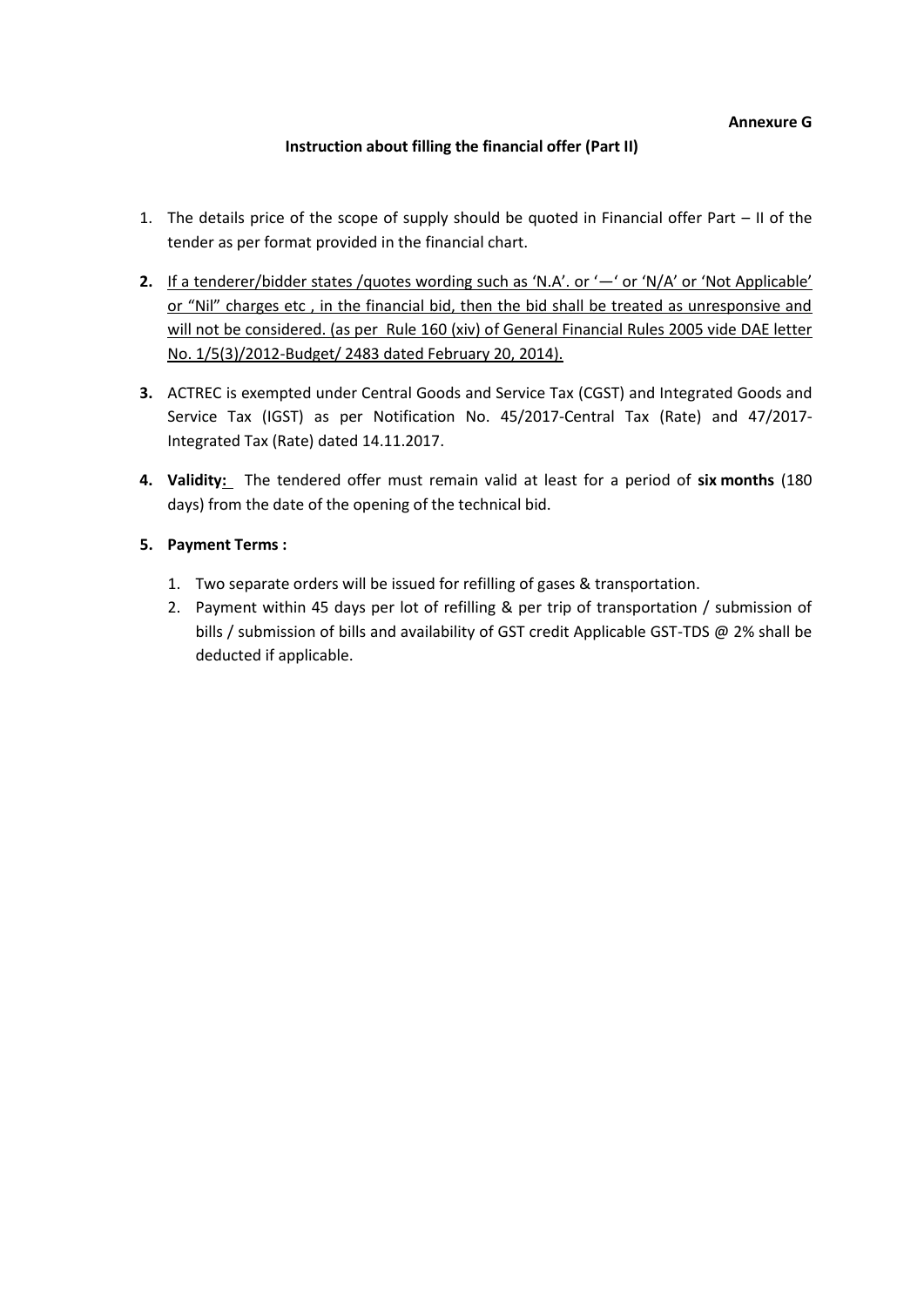## **ADVANCED CENTRE FOR TREATMENT RESEARCH & EDUCATION IN CANCER TATA MEMORIAL CENTRE Sector 22, KHARGHAR, NAVI MUMBAI - 410210.**

## **Commercial Offer /Price Bid Form**

Financial bid (part-II) should be sealed in a separate envelope and to be submitted alongwith technical bid (part-I)

| Tender No.               | ACTREC/RC/2020-21/                                         |
|--------------------------|------------------------------------------------------------|
| <b>Tender Date</b>       | 30/03/2022                                                 |
| Description of Services  | Supply of Liquid Nitrogen on Rate Running Contract for the |
|                          | year 16/07/2022 to 15/07/2024                              |
| Mode of Tendering        | II-Part                                                    |
|                          | Technical Bid (Part-I) and Financial Bid (Part-II)         |
| <b>EMD</b>               | Rs. 28, 143/-                                              |
| <b>Tender Fee</b>        | Nil                                                        |
| Due date and time of     | $19/05/2022 - up to 5.30 pm$                               |
| submission of the tender |                                                            |
| Date and time of online  | 20/05/2022 - 02.30 pm onwards                              |
| opening of Technical bid |                                                            |

## **Financial Bid**

- 1. The Liquid Nitrogen should have minimum 99.5% purity and -196°C boiling point.
- 2. The rate is per liter Ex-works. Taxes levied shall be shown separately. It can be quoted per kg.
- 3. Rate per kg may please be quoted for F.O.R. destination in the Vertical Storage Containers of the Department with weekly / monthly at approximate requirement as given below. It may please be noted that, escalation of rate due to increase in diesel, lubricant and Govt. taxes will not be paid during the said period.
- 4. The cost of Liquid Nitrogen will be paid only on the net quantity received at the destination by weighing the transport vehicle with the vessel and deriving the quantity. Thus, the transit evaporation is borne by the tenderer.

| Sr. | Description                    | Qty.        | Unit | Unit rate | Amt. |
|-----|--------------------------------|-------------|------|-----------|------|
| no. |                                |             |      |           |      |
| 1   | Supply of Liquid Nitrogen on   | 90,000 (for | КG   |           |      |
|     | regular basis for Two years at | $1$ year)   |      |           |      |
|     | rate running contract (Ex.     |             |      |           |      |
|     | Factory rate) in lot of about  |             |      |           |      |
|     | 1500-2500 kg per week /        |             |      |           |      |
|     | fortnightly or as and when     |             |      |           |      |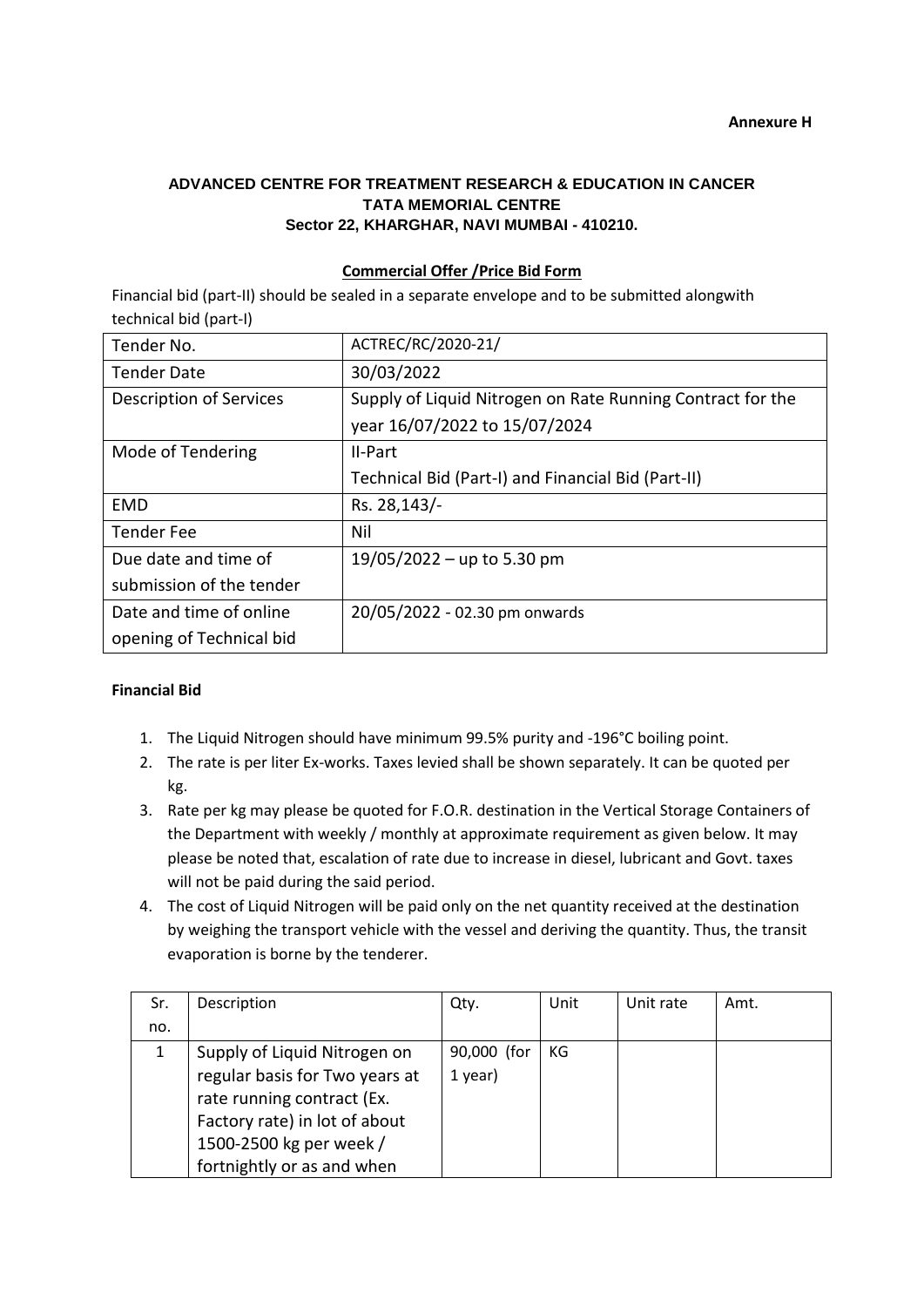|                | required to our centre at Tata<br>Memorial Centre, ACTREC,<br>Sector - 22, Kkharghar, Navi<br>Mumbai 410 210, And<br>dispensing Liquid small,<br>medium and large capacity<br>cylinders) The deliverable<br>quantity at ACTREC shall be<br>measures and billed for<br>payment.<br>LN2 Purity: 99.5%<br>Boiling point: -196°C |  |                    |  |
|----------------|------------------------------------------------------------------------------------------------------------------------------------------------------------------------------------------------------------------------------------------------------------------------------------------------------------------------------|--|--------------------|--|
| $\overline{2}$ | Personnel/Manpower for filling<br>the LN2 in ACTREC departmental<br>containers                                                                                                                                                                                                                                               |  |                    |  |
|                |                                                                                                                                                                                                                                                                                                                              |  | Total              |  |
|                |                                                                                                                                                                                                                                                                                                                              |  | <b>GST</b>         |  |
|                |                                                                                                                                                                                                                                                                                                                              |  | <b>Grand Total</b> |  |

| Sr.            | Description                       | Qty | Unit | Unit Rate          | Amt |
|----------------|-----------------------------------|-----|------|--------------------|-----|
| no.            |                                   |     |      |                    |     |
| $\mathbf{1}$   | <b>Transportation Charges for</b> |     |      |                    |     |
|                | transporting Liquid Nitrogen      |     |      |                    |     |
|                | using Cryo Road tankers as        |     |      |                    |     |
|                | normally used for transporting    |     |      |                    |     |
|                | such low temperature              |     |      |                    |     |
|                | requirements with drivers, helper |     |      |                    |     |
|                | etc. from production point to our |     |      |                    |     |
|                | centre at Tata Memorial Center,   |     |      |                    |     |
|                | ACTREC, Sector - 22, Khraghar,    |     |      |                    |     |
|                | Navi Mumbai - 410210.             |     |      |                    |     |
| $\overline{2}$ | Distance from production point    |     |      |                    |     |
|                | to delivery point at ACTREC in    |     |      |                    |     |
|                | kilometers (to be filled by the   |     |      |                    |     |
|                | agency)                           |     |      |                    |     |
|                |                                   |     |      | Total              |     |
|                |                                   |     |      | <b>GST</b>         |     |
|                |                                   |     |      | <b>Grand Total</b> |     |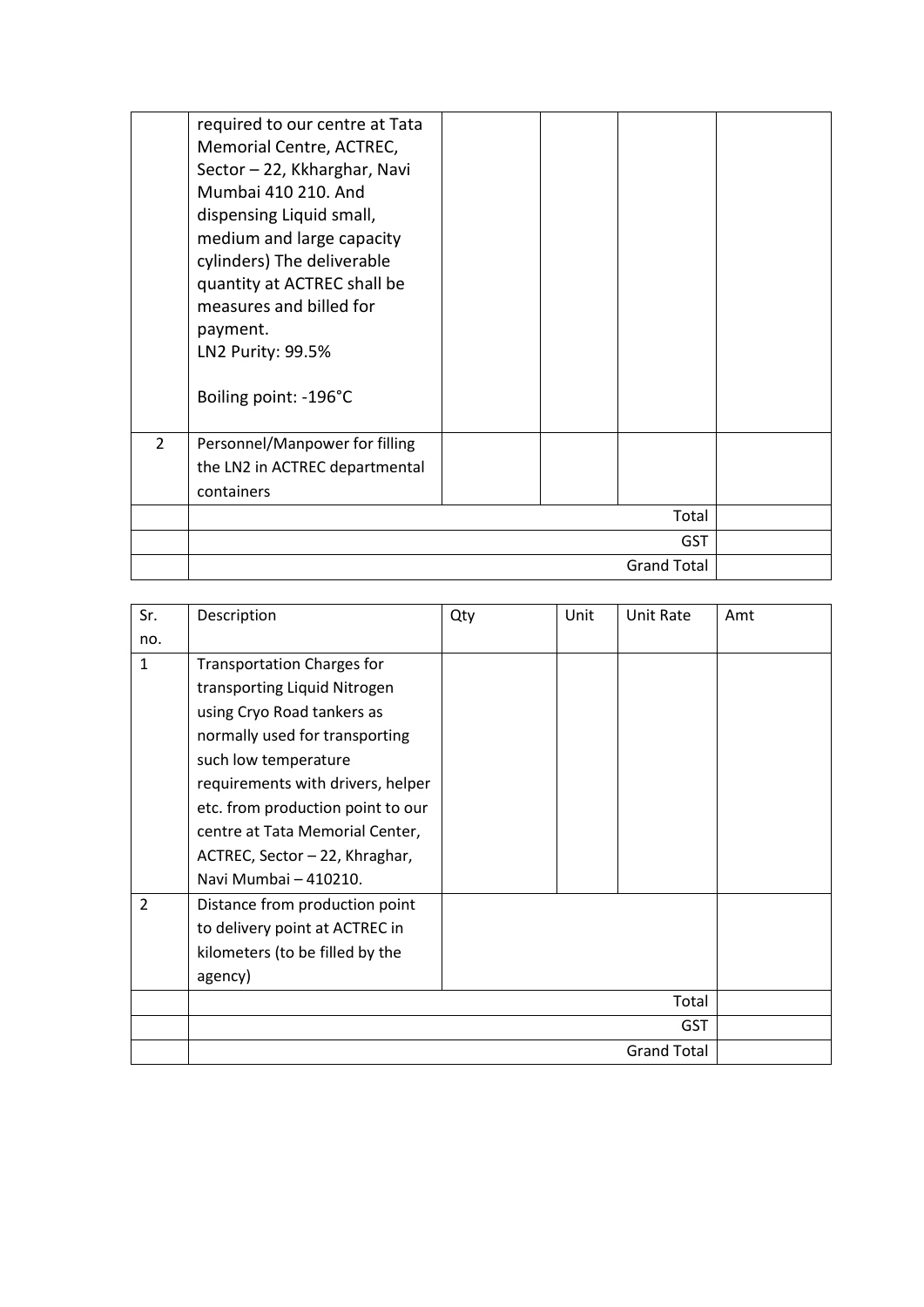## **NOTE:**

- 1. The quantity mentioned above is indicative and will vary as per requirements.
- 2. An agreement will be made between ACTREC & successful agency for refilling of gas cylinders.
- 3. The agency has to quote for entire items and incomplete quotation will not be accepted.
- 4. The agency who has quoted the lowest cumulative offer for two years supply will be considered as L1
- **5.** If a tenderer/bidder states /quotes wording such as 'N.A'. or '—' or 'N/A' or 'Not Applicable' or "Nil" charges etc, in the financial bid, then the bid shall be treated as unresponsive and will not be considered. (as per Rule 160 (xiv) of General Financial Rules 2005 vide DAE letter No. 1/5(3)/2012-Budget/ 2483 dated February 20, 2014).

Date : Contractors Signature & Seal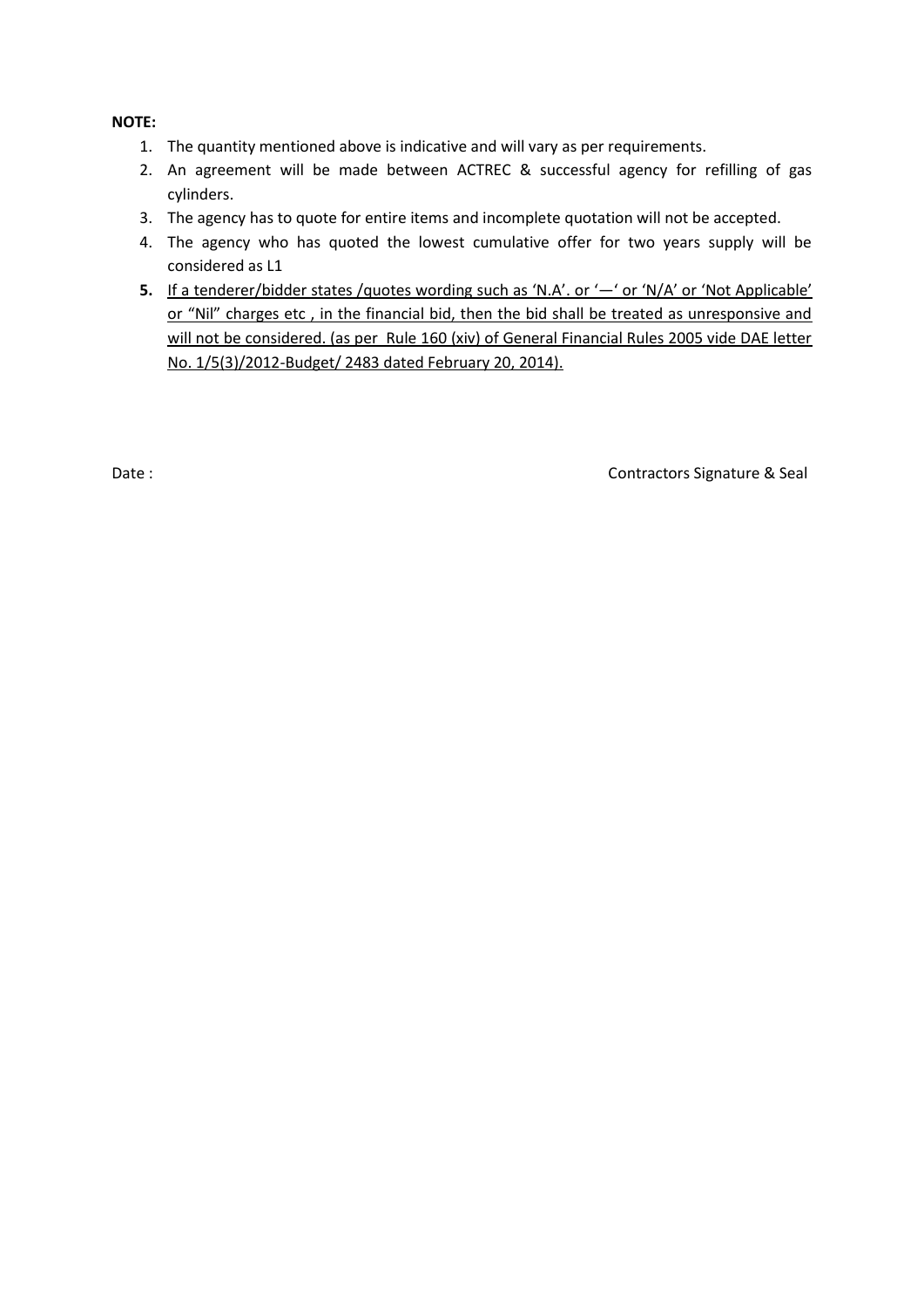## **ADVANCED CENTRE FOR TREATMENT RESEARCH & EDUCATION IN CANCER TATA MEMORIAL CENTRE Sector 22, KHARGHAR, NAVI MUMBAI – 410 210. PURCHASE SECTION**

## **VENDOR CAPABILITY FORM**

| <b>Tender No:</b>                                                                      |  |
|----------------------------------------------------------------------------------------|--|
| Name / Title of the Bidder                                                             |  |
| Due Date and time of the submission of the                                             |  |
| tender.                                                                                |  |
| DD/ Cash Receipt No. for EMD Amount and                                                |  |
| Date                                                                                   |  |
| Name of the Item / Work                                                                |  |
|                                                                                        |  |
| Full Address (recent)                                                                  |  |
|                                                                                        |  |
|                                                                                        |  |
|                                                                                        |  |
|                                                                                        |  |
| E-Mail (recent)                                                                        |  |
| Tel. No & Mobile No. (recent)                                                          |  |
|                                                                                        |  |
| Fax (recent)                                                                           |  |
| Name of the person authorized to deal /<br>undertake business for and on behalf of the |  |
|                                                                                        |  |
| bidder                                                                                 |  |
| Tel. No & Mobile No. (Recent)                                                          |  |
| Fax (Recent)                                                                           |  |
| E-Mail (Recent)                                                                        |  |
| Legal entity of the bidder whether Firm /                                              |  |
| Society / Company / Other entity                                                       |  |
| a. Registration No.                                                                    |  |
|                                                                                        |  |
| b. Authority with whom registered                                                      |  |
| c. Licence No. granted                                                                 |  |
| for<br>by                                                                              |  |
|                                                                                        |  |
| Main business of the bidder whether                                                    |  |
| Manufacturer, Business Distributor, Wholesale                                          |  |
| Dealer, Retail trader or Service Agent                                                 |  |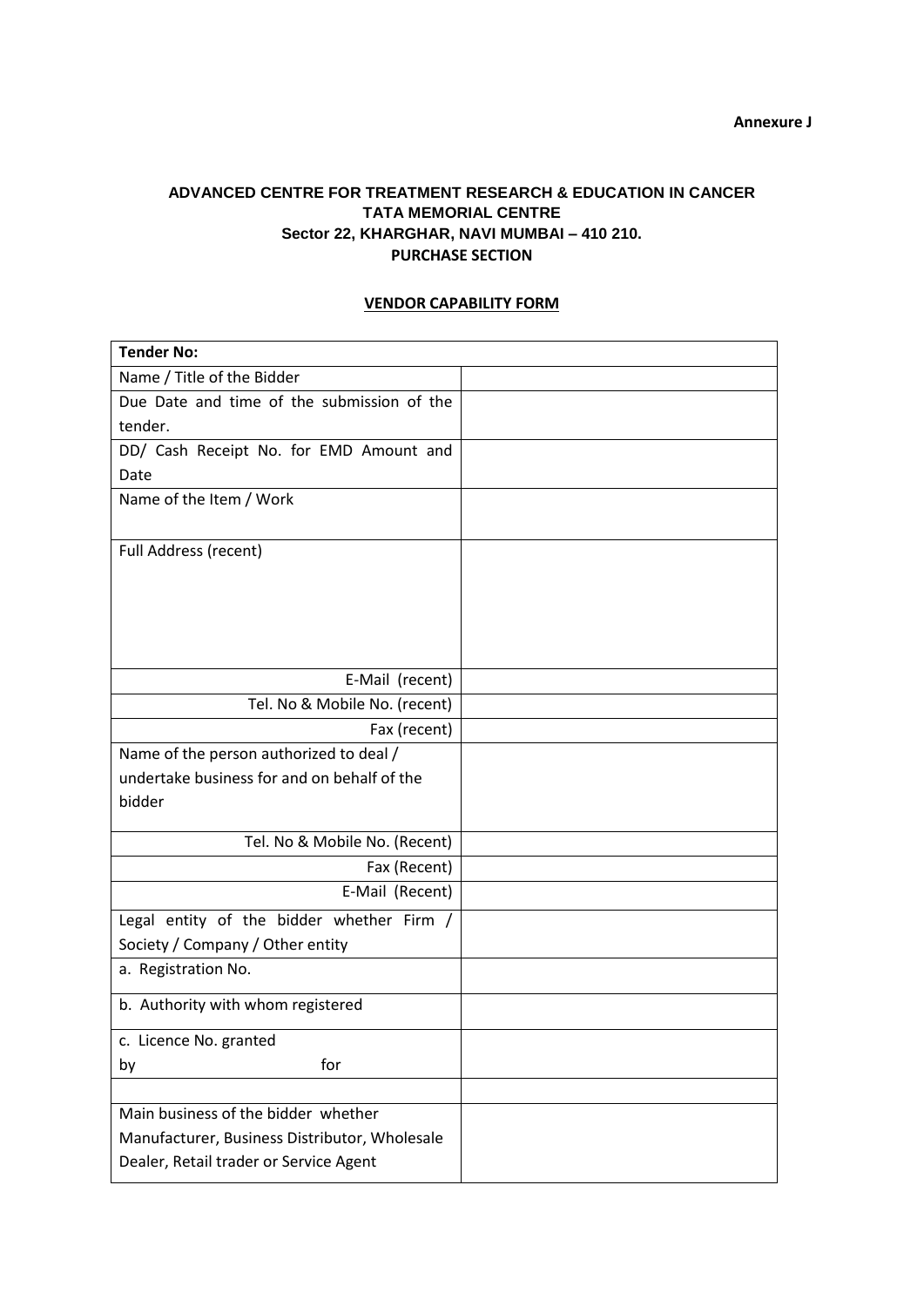| Authorized Area of operation in India            |  |
|--------------------------------------------------|--|
| Name of the Principal Organization / Company     |  |
| for and on behalf working in India               |  |
| Origin of the Principal Organization / Company   |  |
| Address of the Principal Organization /          |  |
| Company                                          |  |
| Tel. No. & Mobile No.                            |  |
| Fax                                              |  |
| E-Mail                                           |  |
| Name & Address of the Bankers of the bidders.    |  |
| Authority / Delegation / Licence No. &           |  |
| Date granted by the principal to the             |  |
| representative bidder                            |  |
| PAN No.                                          |  |
| TAN No.                                          |  |
| Registration No. granted by Central Excise       |  |
| <b>Commissioner for Service tax</b>              |  |
| CST No. / GST No. / ST No.                       |  |
| Central Excise License No.                       |  |
|                                                  |  |
| Import / Export Code No.                         |  |
| License No. for import                           |  |
| No. of manpower employed by the bidder           |  |
| a. Scientific                                    |  |
| b. Technical                                     |  |
| c. Administrative                                |  |
| d. Finance                                       |  |
| Support facility equipment No.                   |  |
| Experience of the bidder in dealing with the     |  |
| tendered item. Tenderer must have similar job    |  |
| done in the line of business / experience with 3 |  |
| to 5 years will be considered                    |  |
| Whether supply of any item / service to TMC in   |  |
| past; if yes indicate the Purchase Order No. &   |  |
| Date                                             |  |
| Any other relevant information for submission    |  |
|                                                  |  |

Certified that the above information is correct & true to the best of my knowledge and belief. Nothing has been concealed and fabricated and in case any information is found incorrect. I, the under signatory will be personally responsible.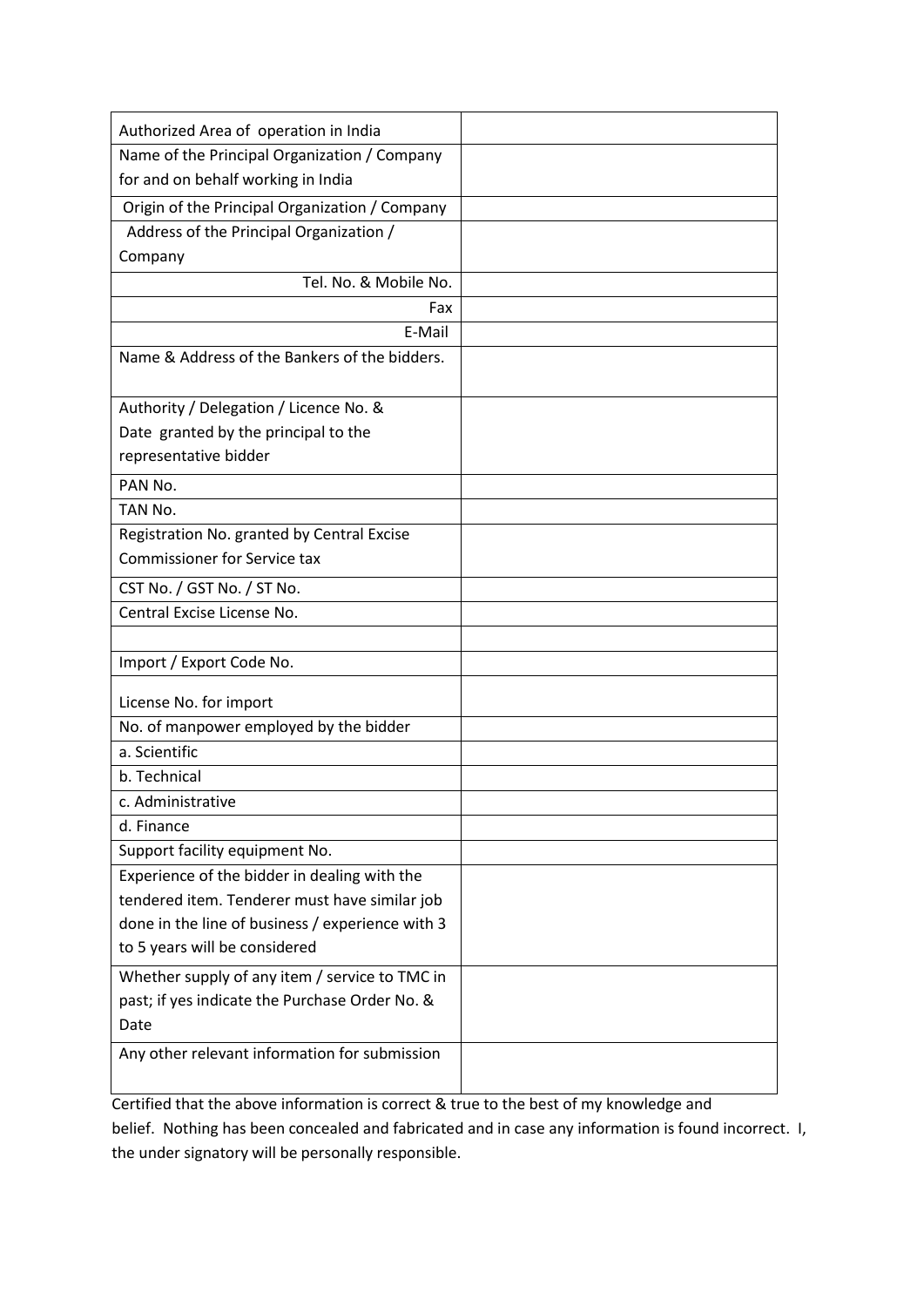I/We have read all the general and special Terms and conditions of the tender and the same are acceptable to me/us.

(Tender's Signature)

Stamp/Seal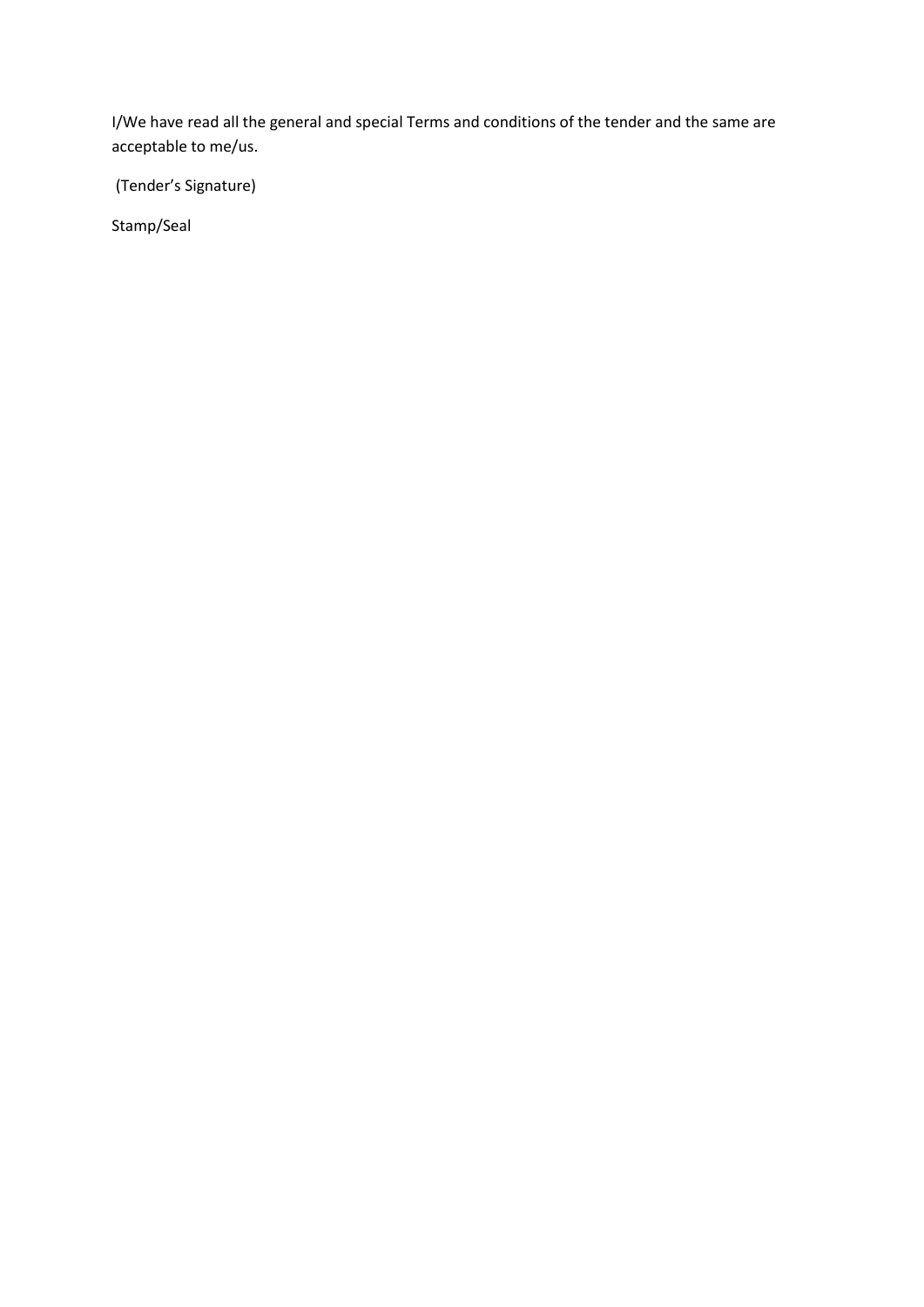## *To be printed & executed on Letter head of the principal supplier/manufacturer of the equipment of foreign origin*

## **LETTER OF AUTHORIZATION**

I, Mr. \_\_\_\_\_\_\_\_\_\_\_\_\_\_\_\_\_\_\_\_\_\_\_\_\_\_\_\_\_ Chairman / Managing Director / President / Vice-President / General Manager hereby certify and declare that M/s. \_\_\_\_\_\_\_\_\_\_\_\_\_\_\_\_\_\_\_\_\_\_\_\_\_\_\_\_\_\_\_\_\_\_\_\_\_\_ having its registered office at \_\_\_\_\_\_\_\_\_\_\_\_\_\_\_\_\_\_\_\_\_\_\_\_\_\_\_\_\_\_\_\_\_\_\_\_\_\_\_\_\_\_\_\_\_\_\_\_\_\_\_\_\_\_\_\_\_\_\_\_ is an organization dealing with the manufacturing and assembling of the equipment \_\_\_\_\_\_\_\_\_\_\_\_\_\_\_\_\_\_\_\_\_\_\_\_\_\_\_\_\_\_\_\_\_ which is meant for scientific use for research/diagnostic/treatment and having business operations in India.

It is also certified that our representation and operations in India is done & executed by M/s. \_\_\_\_\_\_\_\_\_\_\_\_\_\_\_\_\_\_\_\_\_\_\_\_\_\_\_\_\_\_\_\_\_\_\_\_\_\_\_\_\_ which is a organization constituted under the provisions of \_\_\_\_\_\_\_\_\_\_\_\_\_\_\_\_\_\_\_\_\_\_\_\_\_\_\_\_\_ and having their registered office at \_\_\_\_\_\_\_\_\_\_\_\_\_\_\_\_\_\_\_\_\_\_\_\_\_\_\_\_\_\_\_\_\_\_\_\_\_\_\_\_ who has been fully authorized by us to act as our representative in whole or part of India to deal, undertake, participate in the business proceedings,

quote rate for supply, installation, testing and commissioning, after sales services of our products / equipments and their spare parts together with consumables and procure purchase orders to pass to us on such rates and conditions as may be negotiated by them for and on behalf of us.

The Indian agent M/s. \_\_\_\_\_\_\_\_\_\_\_\_\_\_\_\_\_\_\_\_\_\_\_\_\_\_\_\_\_\_\_\_\_ has also been authorized to provide after sales services, supply spare parts and consumables on the authorized rates as indicated in the price list of the company for the period of the currency of warranty and annual maintenance contract thereafter for a period of 5 years. They have also been authorized to negotiate the rate for allowing special discount to the hospital.

**Signature**

**Name of authorized person for bidder with seal**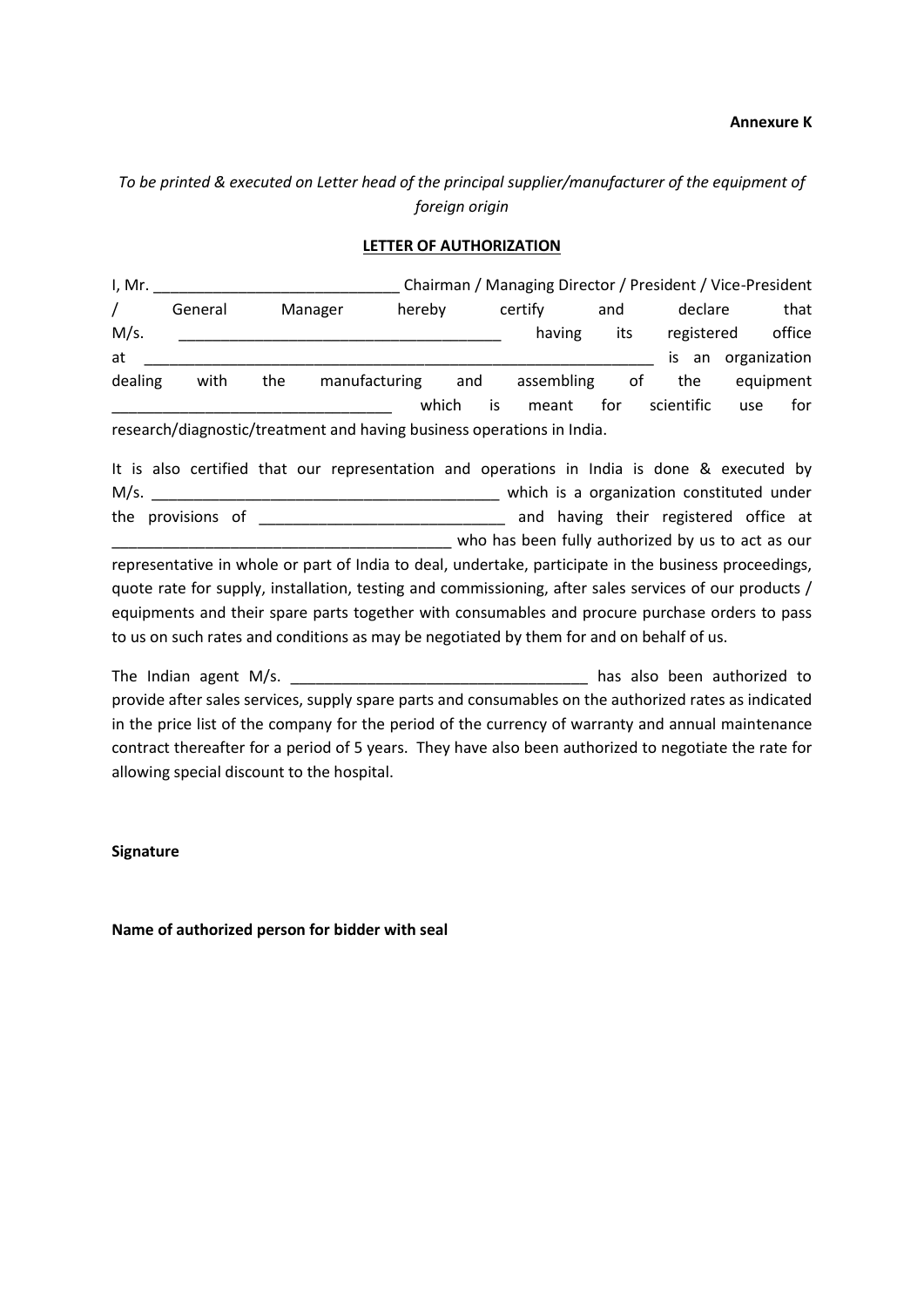*To be printed & executed on Letter head of the supplier company / Indian agent*

#### **UNDERTAKING**

To, The Director, Advance Centre for Treatment Research & Education in Cancer Kharghar, Navi Mumbai – 410210.

1. I, the under signatory hereby undertake to supply, install and erect, testing & commission and maintenance of the equipment namely **the set of the equipment namely** the set of the set of and on behalf of bidder on agreed terms and conditions as have been stipulated and mentioned in the Purchase order on acceptance of my offer for the above equipment / item.

2. I, the undersigned also hereby undertake to assure and promise to provide the spare parts within reasonable time for operation of the aforesaid equipment without any charge during the warranty period of 2 years and thereafter I will make available all the spare parts and consumables on the agreed price during the period of annual maintenance contract at least for the period of 5 years from the date of completion of the warranty period at the negotiated rate allowing discount on the price list of the company, authenticated copy of which will be submitted for your record.

3. Further also, I undertake to assure and promise to provide technical operational training to the scientific and technical staff members of the user Institute without any charge after commissioning of the equipment and condition thereof. In case training experts are not available in India the necessary operational training not exceeding to one week shall be arranged by the manufacturing company of the equipment in the manufacturing / assembling unit of the equipment in the foreign country of origin.

#### **Signature**

#### **Name of authorized person for bidder with seal**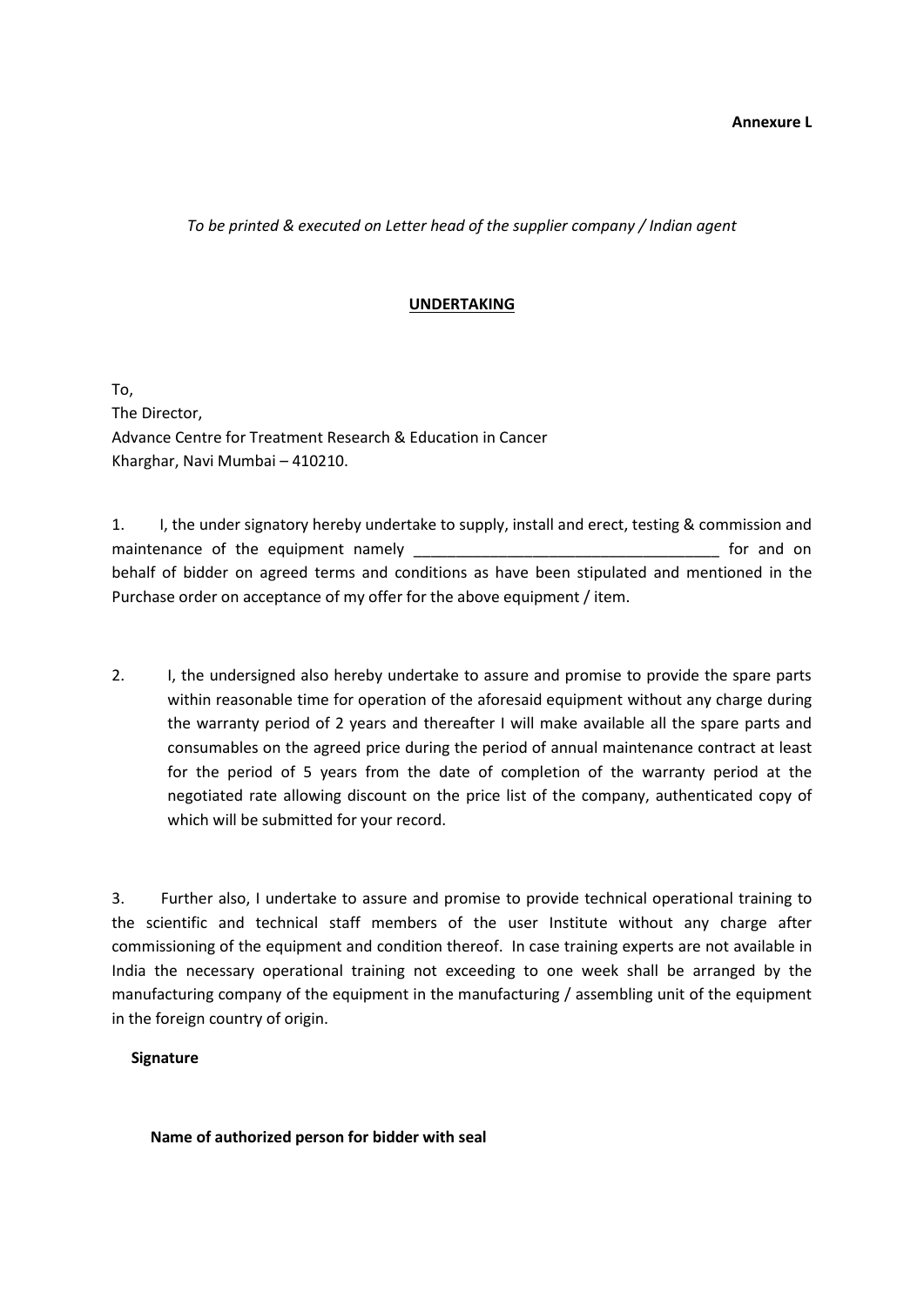#### **NEFT FORM Format**

## **APPLICATION FORM FOR DEPOSITING PAYMENT AGAINST BILLS IN BANK ACCOUNT BY ELECTRONIC CLEARING SERVICE / NEFT**

| 1) | Name of the Vendor              |  |
|----|---------------------------------|--|
| 2) | Vendor Address & Other          |  |
|    | <b>Particulars</b>              |  |
| a) | PAN NO.                         |  |
| b) | GST NO.                         |  |
| c) | CST NO.                         |  |
| d) | Mobile No.                      |  |
| e) | Email ID                        |  |
| 3) | Account Holder's Name (Title of |  |
|    | the Account)                    |  |
| 4) | Bank Account No.                |  |
| 5) | Bank Name, Branch & Address     |  |
| 6) | 9-Digit MICR code of the bank   |  |
| 7) | Account type (SB/CURRENT)       |  |
| 8) | IFSC Code (attach Xerox copy of |  |
|    | cheque)                         |  |

I hereby declare that the particulars given above are correct and complete. If the transaction is delayed or not effected at all for reasons of incomplete information, I shall not hold the user institution responsible. I agree to discharge the responsibilities as a participant under the scheme.

**Signature of the Vendor with seal.**

Certified that the particulars furnished above are correct as per our records.

**Signature of the authorised official from the bank.**

**Bank stamp :**

**Date :**

**Note : Xerox copy of cheque may be attached, without which the form will not be accepted.**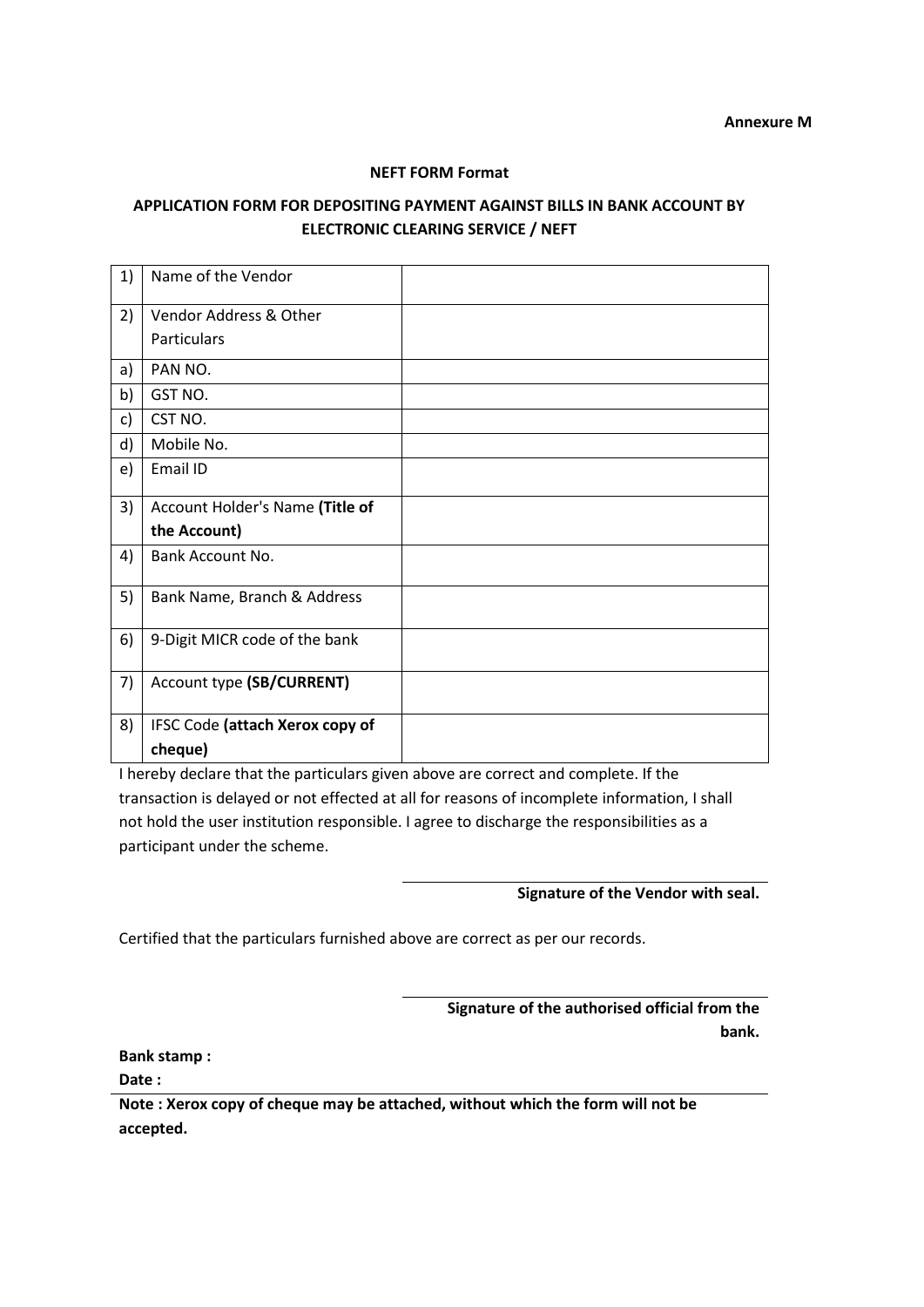**Format of Notary affidavit on Non- Judicial Stamp Paper of Rs.100/- stating their in as under:-**

- 1. Confirming that no case pending against them in court of law, or that no time they were penalized by any court of Law or Regulatory Authority.
- 2. That the firm is never being blacklisted /penalized /defaulted by any government Institution / Hospitals with in last 5 years.
- 3. That the firm has deposited up to date Sales Tax and Income Tax. (Upload scans copy of clearance / Return certificate).
- 4. That the rates quoted by the firm are the lowest and not higher than the wholesale market rates /quoted in any other Institution or Hospitals. Rates have been checked by me / us and if approved I shall supply that items in the specified period.